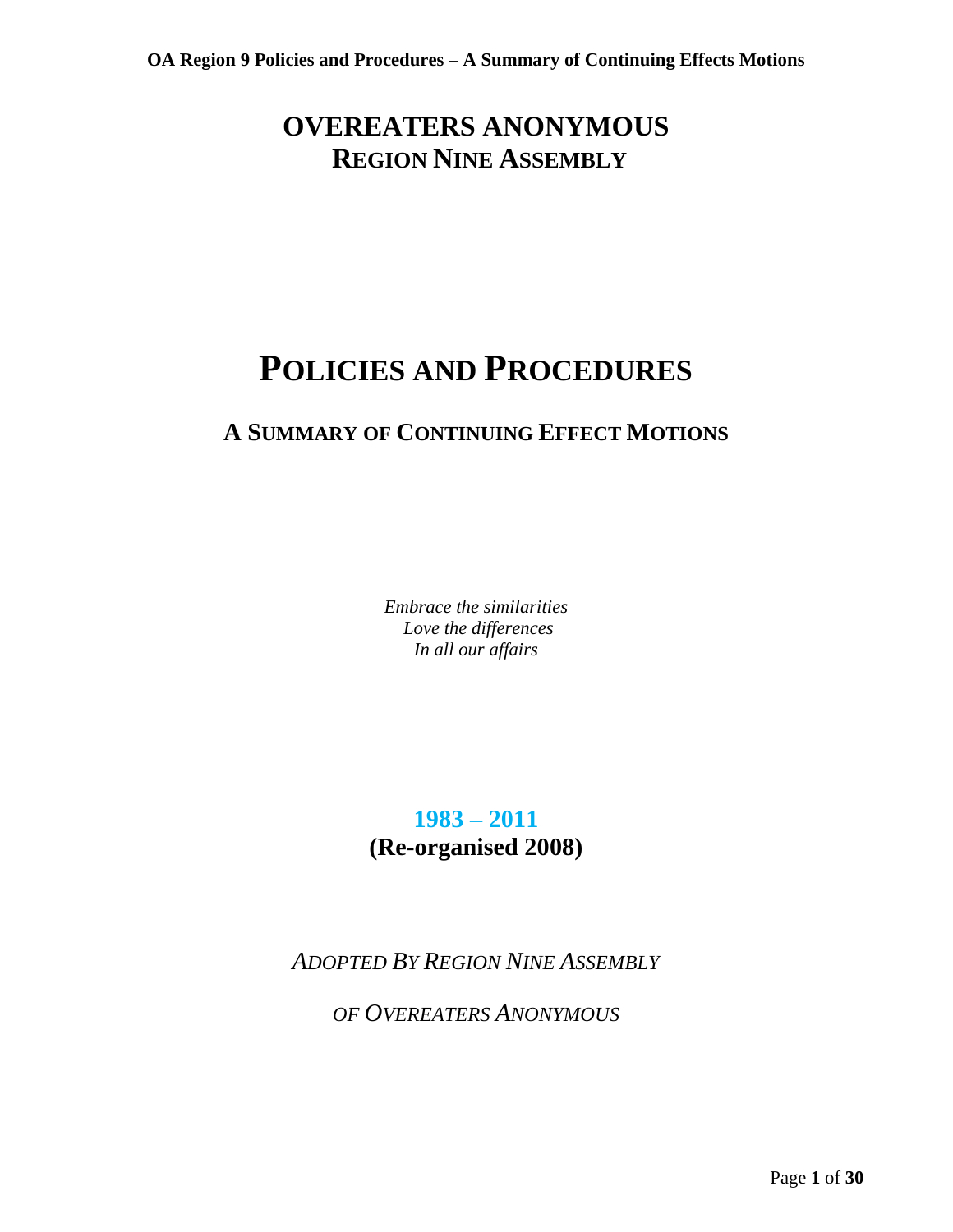## **TABLE OF CONTENTS SUMMARY OF SECTIONS OF OVEREATERS ANONYMOUS REGION NINE POLICIES AND PROCEDURES MANUAL A SUMMARY OF CONTINUING EFFECT MOTIONS**

*The Region Nine Policies and Procedures Manual is arranged in topics as follows and the sub-topic of each motion is capitalized for ease of understanding. This is then followed by a list of continuing effect motions which are listed in chronological order.*

## **SECTION PAGE**

| $\mathbf{I}$                              |                                                              | $3 - 4$   |
|-------------------------------------------|--------------------------------------------------------------|-----------|
| $\mathbf{H}$                              | <b>BOARD POSITIONS AND DUTIES</b>                            | $4 - 6$   |
| III                                       | REGION 9 COMMITTEES                                          | 7         |
| $\mathbf{IV}$                             | <b>REGION 9 TRANSLATIONS</b>                                 | 7         |
| $\mathbf{V}$                              | FINANCE AND BUDGET                                           | $7-9$     |
| <b>VI</b>                                 |                                                              | 9         |
|                                           |                                                              | 10        |
|                                           | VIII PUBLIC INFORMATION                                      | 10        |
| $\mathbf{I} \mathbf{X}$                   | <b>WORLD SERVICE BUSINESS</b><br><b>CONFERENCE &amp; WSO</b> | 11        |
| $\mathbf{X}$                              |                                                              | 11        |
| $\bold{X}\bold{I}$                        |                                                              | $12 - 13$ |
|                                           | XII CHRONOLOGICAL LIST OF MOTIONS                            | $13 - 23$ |
| <b>APPENDIX A - AMENDMENTS/ DELETIONS</b> |                                                              |           |
| <b>APPENDIX B - ASSEMBLY GUIDELINES</b>   |                                                              |           |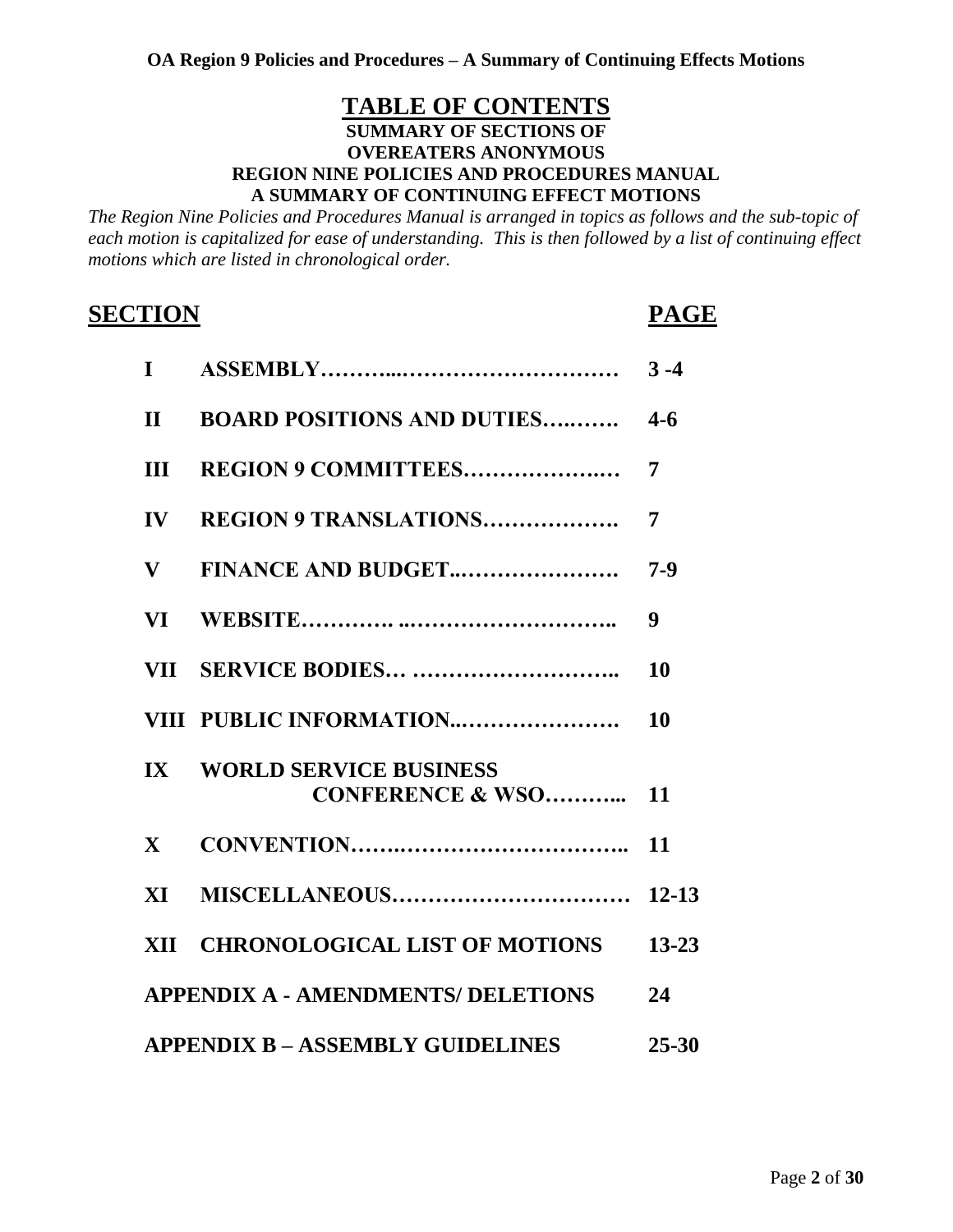## **I ASSEMBLY**

## STATEMENT OF PURPOSE

The primary purpose of the Region 9 Assembly is the same as that of all OA service – to carry the OA message to the still suffering compulsive overeaters, wherever they live and whatever language they speak. In fulfilling our purpose, we should ever strive to achieve worldwide OA unity and common policies among all countries. With love and tolerance as our code, together we can do what we could never do alone. (1983a**)**

DURATION OF ASSEMBLY

That Assembly be extended to two full days. (1989b)

DESCRIPTION

Motion to call the European Service meeting, the R9 European Service meeting agreed (1991m)

REGISTRATION FORMS

Move that Region 9 adopts the following forms:

1. Officer and Committee Chairs

2. Delegate Registration. (1995m)

ORIENTATION SESSION

At each Assembly there will be an orientation session. The aim being to give delegates (particularly first time delegates) a general overview of the processes of the Assembly. (1997a)

LOCATION & ELECTION OF ASSEMBLY

The annual Region 9 Assembly will be held within Region Nine. (1999b)

The hosting service body for the regional Assembly and Convention shall be elected two years prior to running the event. (2009b)

REGISTRATION FEE FOR ASSEMBLY

Move to charge 50€/£33 or equivalent registration fee for the Region Nine Assembly, payable upon registration at the Assembly. (2006d)

BYLAWS

That Delegates are asked to bring their own copies of Bylaws to Assembly. (1989a)

REPRESENTATIVE ADDRESSES ON ASSEMBLY MINUTES

Addresses are to be provided on the contact list attached to the assembly minutes. Any person not willing to have their address published, should advise the secretary at the Assembly, who will not publish their address.(1999a) VITAL LINK

Move to approve the newly revised R9 Vital Link. (2004a)

AUTOMATIC REMOVAL OF OUTDATED POLICIES

Automatically remove outdated or completed Region 9 Assembly policies from the Policies and Procedure manual (2006a)

LIAISON WITH SERVICE BODIES NOT REPRESENTED AT ASSEMBLY

The Assembly will divide up the list of IGs and NSBs not represented at the Assembly amongst the delegates who are in attendance at the assembly. Each delegate will be responsible for undertaking liaison activity with the SB they have adopted. Each delegate will then submit a written report to the Region 9 12th Step Within Committee within 6 months of the Assembly. The 12th Step Within Committee will then log these responses and continue to try to encourage contact with service bodies not represented at assembly (2010a). ORGANISATION OF THE P&P MANUAL

The P&P shall be organised with a table of contents followed by the various detailed motions in relevant Region 9 topics / sections and then finalised with a list of detailed motions in chronological order. (2008a) EMERGENCY NEW BUSINESS

In order to qualify as emergency new business any motion must be:

a) Referring to new business only and not addressing the same issues as other motions brought to the current Assembly;

b) Of an urgent nature so that not considering the motion immediately would be harmful to the welfare of OA as a whole. (2009d)

REGISTER OF SERVICE BODIES AND ATTENDANCE TO BE INCLUDED IN ASSEMBLY MATERIALS The Assembly Materials of Region 9 are to include a register of Region 9 countries with details of Intergroups in each country and the current number of groups, also including details of when the Service Body was represented at Region Assembly. (2010b)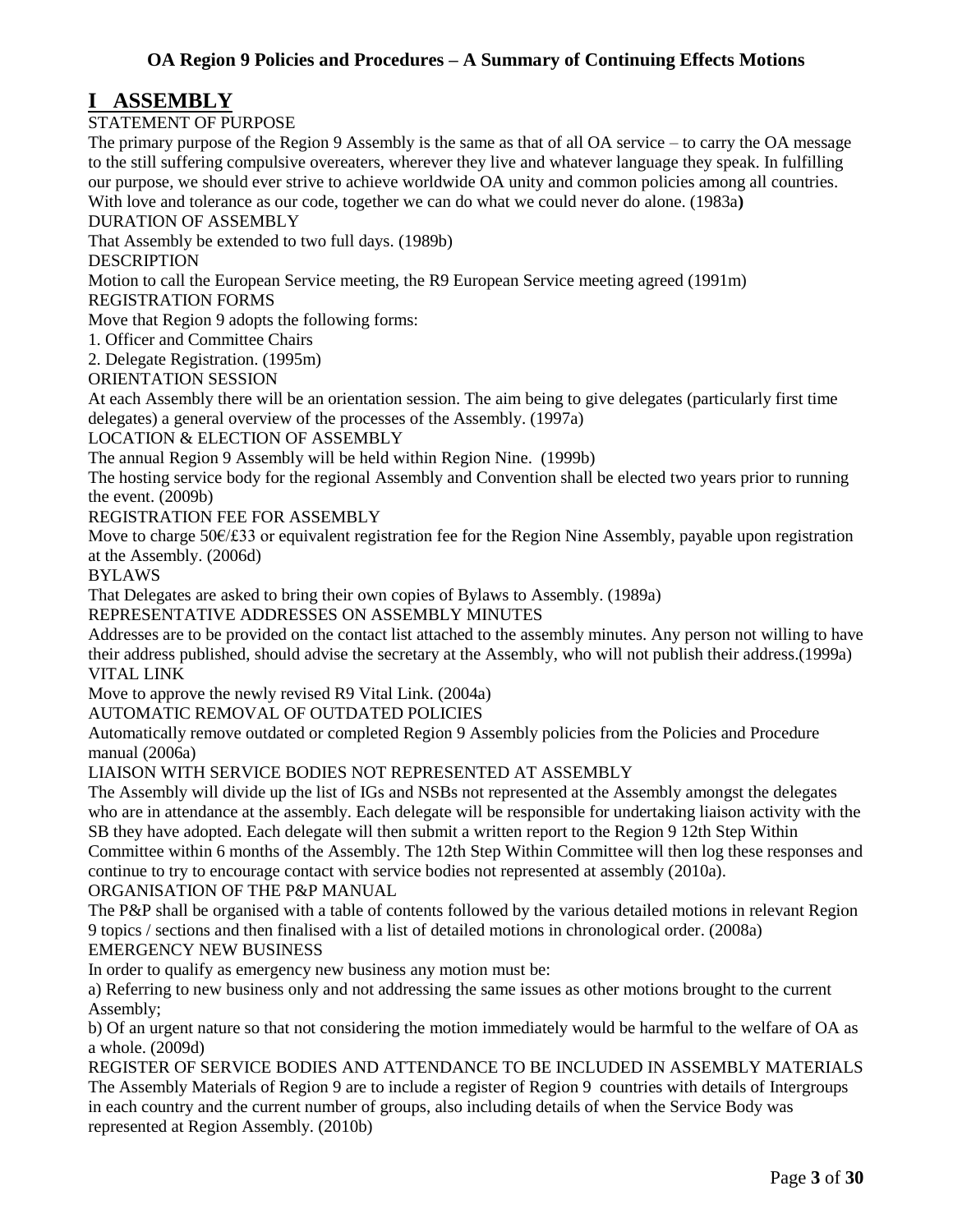## ASSEMBLY PROCEDURES AND SUGGESTIONS

To adopt into the Region 9 P & P Manual the document circulated at 2010 Region 9 Assembly (since amended and updated) entitled "Overeaters Anonymous Region 9 – Assembly Procedures and Suggestions" (2011a).(see Appendix B)

## **II BOARD POSITIONS, AND DUTIES**

Move to adopt the following

JOB DESCRIPTIONS FOR BOARD AND COMMITTEE CHAIRS as part of our Regional policy and procedure.

## CHAIRPERSON:

The Chairperson is elected by the Region 9 Assembly for a period of two years and fills a variety of duties:

- Chairs the R9 business assemblies, including preparation of the Agenda
- Communicates with the different R9 officers and committees during the year
- Attends functions within the Region, where budget allows
- Represents R9 at the World Service level, including at the WSBC
- Represents R9 in the Board of Trustees Intergroup and Region committee (IGAR)
- Works with the R9 Trustee on some of the issues directly concerning the Region
- Chairs the R9 Board

- Is responsible for ensuring that an Officer Nomination form is sent to each Intergroup and Delegate in an election year

- Is responsible for sending a Bid form for hosting a R9 Assembly to Intergroups and Delegates on election year (1999h)

## TREASURER:

The Treasurer is elected by the Region 9 Assembly for a period of two years and fills a variety of duties:

- Chairs R9's Budget and Finance committee
- Prepares an annual budget for approval of the assembly
- Maintains records of all Income and expenses incurred by the different activities in the Region
- Provide an annual report of all contributions received, as well as income and expenses

- Maintains the R9 bank account and records of monies kept by different functions in other countries (satellite banking)

- Serves on the R9 Board (1999h)

SECRETARY:

The main responsibilities of the Secretary are to produce and mail minutes of all Region 9 Assemblies, and maintain updated listing of R9 Intergroups and National/Language Service Boards. The procedure for this is as follows:

## MINUTES OF THE ASSEMBLY:

1. The Chair will send out an agenda prior to the Assembly, and will include reminders to all Officers and presenters of topics to bring with them to Assembly a written report for inclusion with the minutes.

2. It is useful to record the Assembly with a tape recorder. A small hand held machine is quite adequate. 3. At Assembly, the Secretary needs to collect copies of all reports to be included with the minutes. It is also

necessary that all motions are given to the Secretary in writing. It is important to note the name of the proposer and seconder, and the count of the voting on each motion.

4. The time scale for producing the minutes is short, and it is helpful to have copies of all paperwork to be included with the minutes in your possession, when coming home from the assembly, as there may not be time to use the postal system and still get the minutes out in the timescale set out in the bylaws.

5. Typing the actual minutes is time consuming. It's probably a full day's work. When the first draft is complete, it is useful to fax a copy of the minutes to the chair, or another officer who was present at the Assembly for any comments. It's also useful to have a local member proof read the minutes for spelling or grammar mistakes. The minutes will include all reports, and revised copies of the R9 Bylaws and P&P Manuals, if possible.

6. Once the minutes are printed and bound in a simple binder, one copy can be taken to the post office where it is weighed and the postage costs for the different parts of the world assessed. Then one can buy the stamps and do the mailing from home, if that is suitable. The minutes are expensive to produce, so it is always helpful to keep a balance of monies in a satellite account if the Secretary is not in local contact with the Treasurer.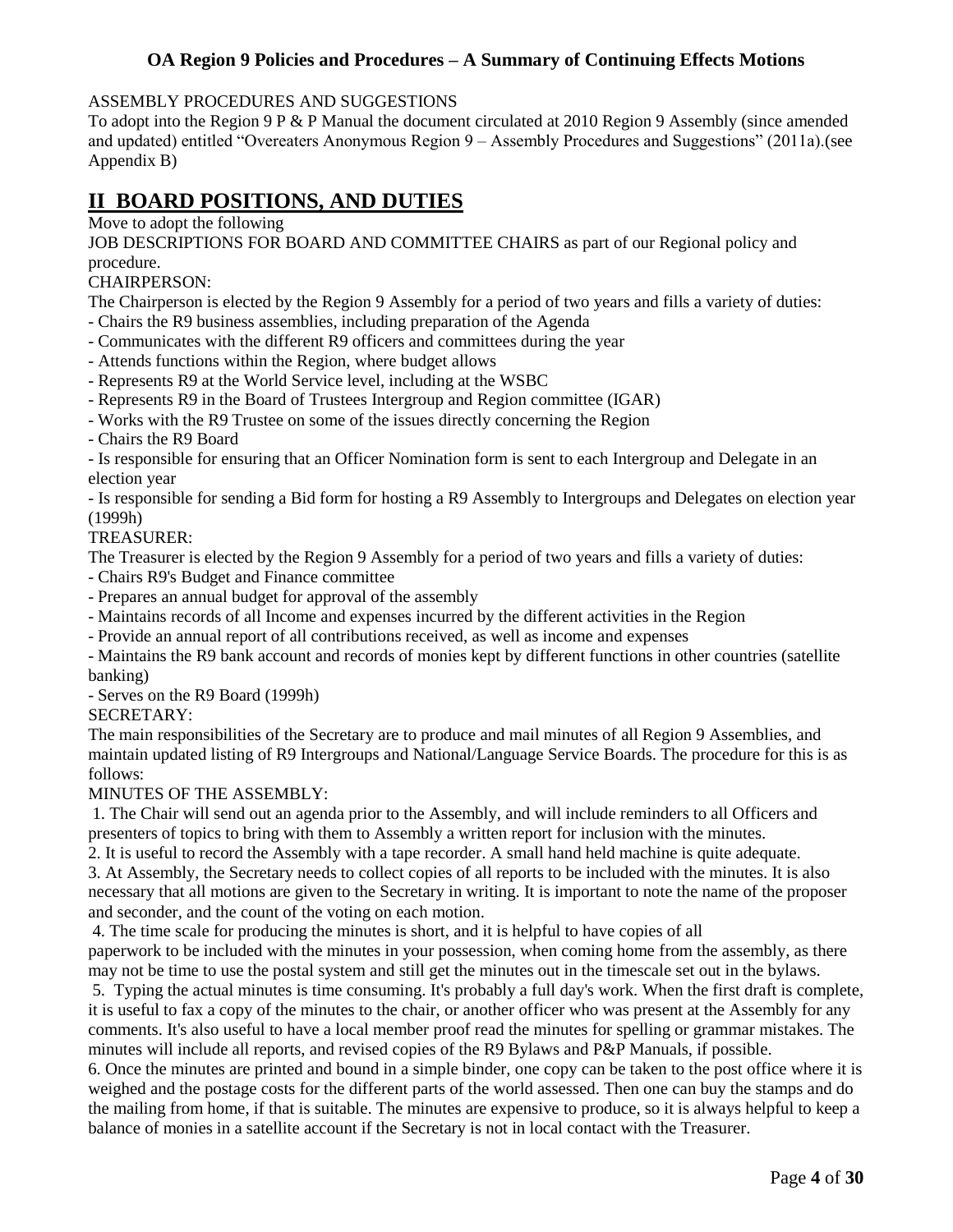UPDATE OF LISTS Another duty for the Secretary is to see that an up to date list of all R9 Intergroups and National/Language Service Boards is mailed periodically to each R9 officer. This is compiled from information which the Intergroups may send directly to the Secretary and also from the information which the World Service Office sends directly to the Secretary. The World Service Office will send a list of all Intergroups and meetings in R9 to the Secretary periodically, as well as all enquiry letters they may have received. The letters are forwarded to the Outreach chair who will send off letters welcoming new meetings. It is helpful for the Secretary to inform the R9 Trustee or Chair of new Intergroups forming in the Region. It is useful to keep in contact with the R9 Chair on a regular basis. (1999h)

Move that reports and documents be delivered to the registered representatives prior to Assembly. (2002h) Addresses are to be provided on the contact list attached to the assembly minutes. Any person not willing to have their address published, should advise the secretary at the Assembly, who will not publish their address. (1999a) Move to adopt the Region 9 Minutes to a manageable size. The Region 9 Minutes will contain: Date/Time and place of Region 9 Assembly, names of Officers, number of representatives present, record of action taken on the minutes of the previous meeting, the exact wording of each motion as it was voted on , and whether it passed or failed, the maker's name. If the vote counted, the count should be included. Any notice given at the meeting. Points of order and appeals, and Committee reports. A note that the revised version of Region 9 Bylaws and P & P can be obtained from the Region 9 web site or can be requested from the Region 9 secretary. To avoid confusing the Minutes with other Region 9 Assembly materials, they will be called Region 9 Minutes. (2005a) BYLAWS COMMITTEE:

The Chairperson of the Bylaws Committee is elected at the R9 Assembly and serves for a period of two years with the option of being re-elected for a further two years. The duties would include:

- Chairing committee meetings and reporting back to the R9 Assembly and Board when appropriate

- Ensuring that the Secretary gets written Bylaw reports at the beginning and end of Assembly

- After the revised Bylaws and P & P Manual have been checked furnishing the Chair, Secretary, Treasurer and Web Committee Chair with an electronic of the up-dated Bylaws and Policy & Procedure Manual in time to have these available on the web site at the same time as the minutes of the Assembly (in accordance with Region 9 Bylaws Art VII S2 Duties 2 – within 45 days of the Assembly). (2008h)

- Sending a printed copy of all proposed Bylaw Amendments to the Chair of the Board to be included in the mailing with the Agenda for Assembly

- Gathering an active committee to work throughout the year, reviewing the Bylaws and preparing new or revised motions where necessary. These members may be from anywhere within R9 but it is vitally important to encourage people from the Chair's local Intergroup who will be at hand to do the practical work

- To update the P&P Manual annually. While updating the manual make any spelling, punctuation or grammatical corrections as necessary so that the intent of the policy is unchanged. To ensure that the layout of the document is consistent and clear. (2008g)

It is helpful to remember that when the Chairperson presents amendments she/he will have to defend them and so it can be helpful to have notes from the committee as to intent - one may not always remember why the committee selected a particular wording. (1999h)

## TRUSTEE

Motion adopted for proposal as an amendment to WSBC bylaws "An applicant for R9 trustee shall live in R9 and also have at least one year's service on the board or committee level of the R9 assembly." (1991k) REGION 9 REPRESENTATIVE

A Region 9 Representative is an OA member chosen by an Intergroup/NSB/LSB/unaffiliated group1 meeting within Region 9 to be its representative during the Region 9 Assembly, and to carry out all the associated tasks of a liaison between the Assembly and the represented group. Groups are encouraged to choose their representatives for a 2 or 3 year period, so that the representative is able to learn the Assembly procedures and stand for regional elections.

1 According to the Region 9 Bylaws Article IV, Section 2f and Section 2(II)c, a representative of an unaffiliated group may be granted a voice and even a vote if and only if this is approved by the majority of the Assembly. The group might decide to send its representative to the Region 9 Convention as well.

## **1. Registration for the Assembly/Convention.**

After the Assembly/Convention details have been decided upon by the hosting group and sent out to service bodies by the Region 9 Secretary, it is the responsibility of the representative to: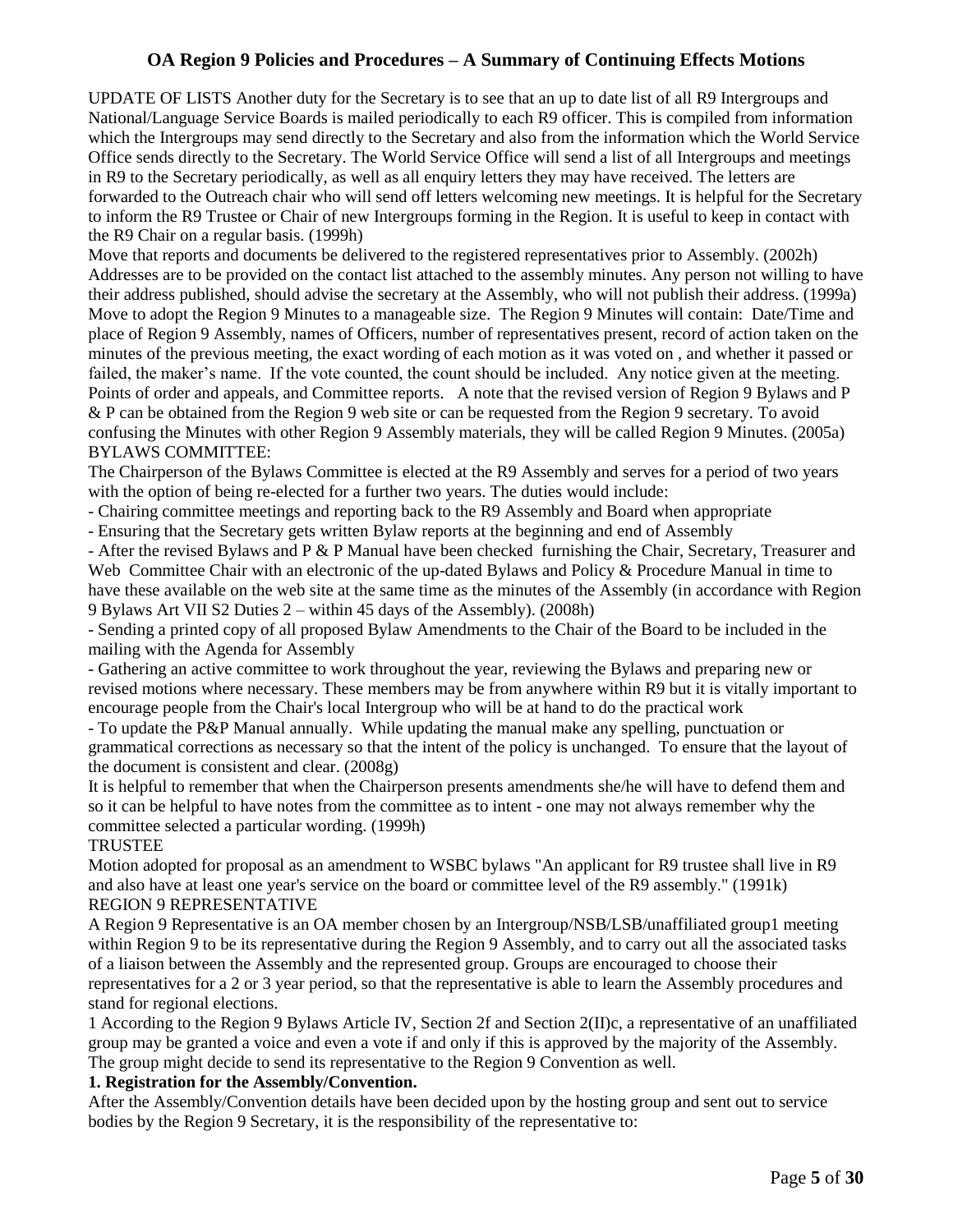a) Register for the Assembly with the Region 9 Secretary (using the form provided by the Region), taking care to do so before the registration deadline stated on the form. If the representative wishes to participate in the Convention, they should register for that event following the instructions provided by the hosting service body.

In addition to that, the representative can ask the region for financial assistance, in case the cost of participating in the Assembly prove to be too high for their service body to cover. The request has to be made within 2 months after receiving the Assembly invitation. Note that the funds allocated for representative assistance are limited and there is no guarantee that the support will be granted to all those applying.

b) Book Hotel Accommodation – the representative may choose to stay at the place where the Assembly and Convention are held (details will be provided by the Region), which usually proves the most convenient option, but if they wish, they may also find a different place to stay.

c) Organise and book the travel arrangements.

## **2. Receive the Assembly Materials Binder before the Assembly.**

Materials relating to the business that is to be carried out during the Assembly will be sent out before the Assembly takes place. On the Assembly registration form the representative will be asked whether they wish to receive an electronic or a printed copy of the materials. The representative should read those materials (they will include information on the motions that are to be voted upon) and, if possible, discuss them with the service body they represent. The service body has the right to instruct its representative according to the way they should vote. However, as new information and amendments to the motions may appear during the Assembly, most service bodies allow their trusted representatives to make the final decision as to the voting during the Assembly itself.

## **3. Committee Participation.**

The representatives are encouraged to join one of the following Region 9 committees: Budget, Bylaws, Electronic Communications, Translations, Twelfth step within. Although committee meetings take place during the Assembly, in most cases members are required to work for the committee throughout the year.

## **4. Assembly Participation.**

The representative is to attend all of the business sessions of the Assembly in order to vote and participate in the debates.

## **5. Standing for Elections**

During every Assembly, elections for positions of Committee Chairs and members of Region 9 Board are held (see Region 9 Bylaws, Article VII, Section 3 and Article IX, Section 3). A representative that feels willing to serve at region level is welcome to put themselves forward as a candidate. They may want to discuss such a decision with the Region Chair and their sponsor.

## **6. Reporting back to the Service Body.**

The representative is supposed to report the matters discussed by the Assembly back to their service body. The report should also cover the Assembly workshops, as well as any ideas and goals for the future. The form of this report is up to the representative and their service body. Many representatives prepare written reports and present them during workshops.

## **7. Hand your service to the next representative.**

Encourage your group to choose its next representative a year before your term is due to end. During that year, allow the person chosen to have a closer look at your work and assist them when their term begins.

(2010d)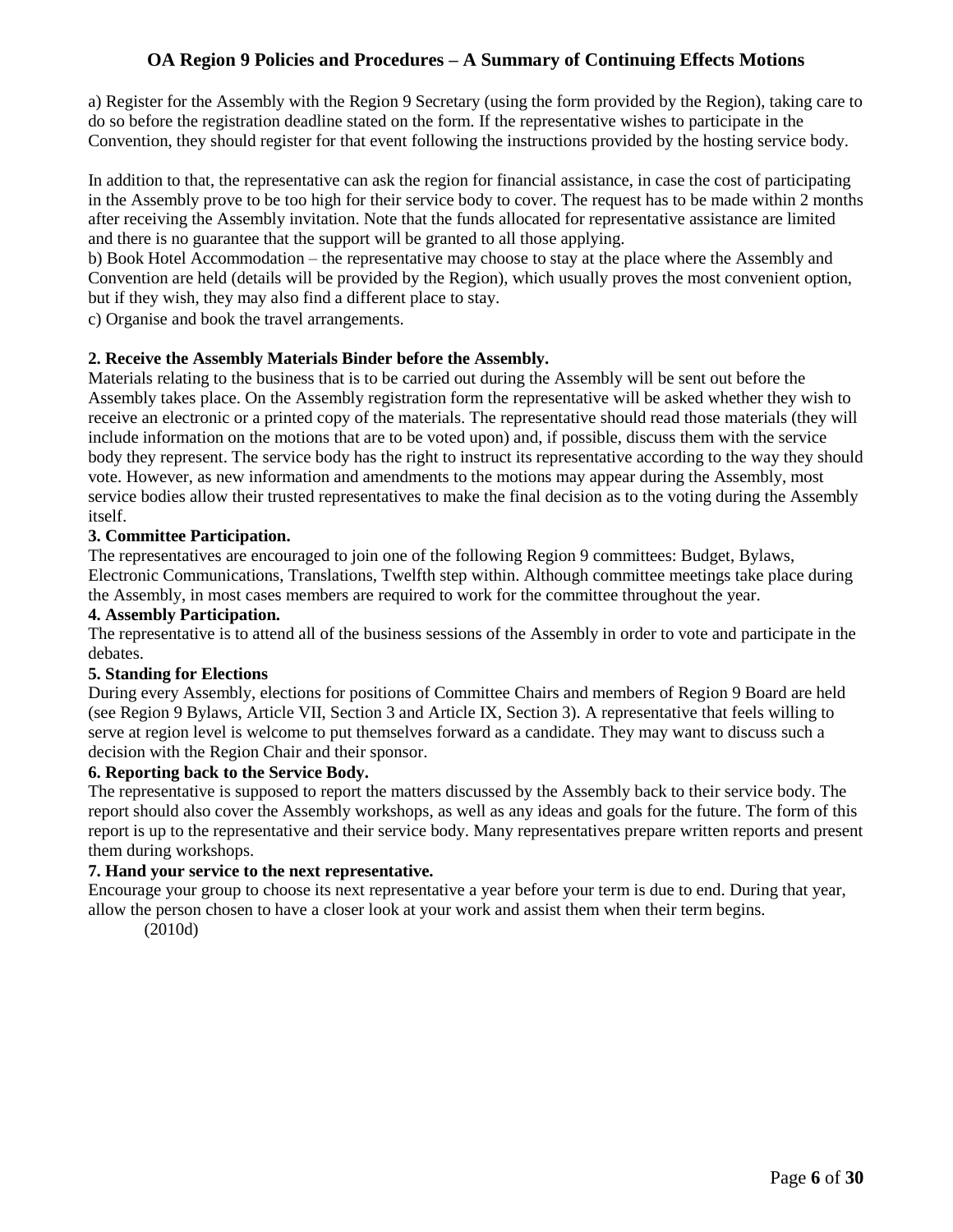## **III REGION 9 COMMITTEES**

COMMITTEES RELEVANT FOR REGION 9

The following committees will operate: Budget, Bylaws, Electronic Communications, Translations. (1997b) Twelfth step within (2008j)

TRANSLATIONS COMMITTEE CHAIR Will be the centre for information flow about translation and printing of OA material, both for matters of policy and of process. (1997b)

ELECTRONIC COMMUNICATIONS Will be the centre for information flow about electronic communications, both for matters of policy and of process. (1997b)

REGION 9 PLAN (formally "Long Range Planning Committee") The Long Range Planning Committee has completed its work and will cease to exist. Planning will form part of the work of the full Assembly. One member will be appointed to give a presentation on Region 9 planning at each Assembly. (1997b)

TWELFTH STEP WITHIN The purpose of this committee is to offer support and guidance to new and existing groups and service bodies.(2008j)

## SUPPORT OF COMMITTEE CHAIRS

Move that a "Buddy" system be brought into place for committee chairs to support each other in the work they have undertaken for the year. (2002b)

## **IV REGION 9 TRANSLATIONS**

## ASSEMBLY ASSISTANCE WITH TRANSLATIONS

The R9 Assembly will assist the Service Boards within Region 9 by doing the necessary legal work for getting translated literature approved by the WSO. At the assembly; the translations committee will assist with filling in and explaining the licensing agreement forms to get translated literature approved. (2008k)

Each year at the Assembly we will set aside time in the agenda for issues regarding translating literature. We will help each other with questions regarding translating literature, understanding the different licensing agreement forms, filling in licensing agreement forms, copyright-issues and other issues related to translating literature. (2008n)

## TRANSLATIONS GUIDELINES

The Translation guidelines submitted by the R9 Translations committee in 1999 and updated in 2002 and approved in 2005 have now been rescinded and R9 will now refer to the document 'OA GUIDELINES – TRANSLATION GUIDELINES FOR OA LITERATURE' which is available on the [www.oa.org](http://www.oa.org/) website for the worldwide fellowship of OA (2011b)

## **V FINANCE AND BUDGET**

## REGION 9 FUNDS TO BE USED LOCALLY

In the event of an Intergroup having on hand funds raised for Region 9, these can, with permission, be used for Region 9 purposes in that country without going through central account. (1983d)

FINANCIAL ASSISTANCE FOR DELEGATES TO REGION 9 ASSEMBLY

Financial assistance be granted to delegates travelling to Region 9 Assemblies. Draft claim form approved. (1985b)

That the mailings to all member groups and Intergroups as in article 5(ii) of the Bylaws, shall include applications for assistance. This application form will also be posted on the R9 website. Completed application forms will be submitted to the R9 Treasurer at least 4 months prior to the date of the Assembly. (2011d) It is requested that the service bodies attach to the application form for assistance – the latest financial summary of the service body and that they give details of any funding for attendance at Region 9 Assembly from elsewhere. The Region 9 Board are authorized to consider (by email) those applications (2008e)

The Assembly resolves that priority for financial assistance for Regional representatives travelling to the R9 Assembly will be given to those IGs and NSBs that cannot afford to fund a delegate on their own, to those with the greatest distance to travel and to those attending their first Assembly. (1996h) (2011c)

The Board is authorized to make a decision on transferring up to EUR 2400.00 (GBP 1700.00) from Service to Delegate Assistance, 3 months before the next Assembly, whenever that takes place. (2007a)

Payment of this assistance will be at the Assembly itself. (2011c)

FINANCIAL ASSISTANCE FOR TRANSLATION / PRINTING

Move to provide funding for the professional translation and/or printing of Literature.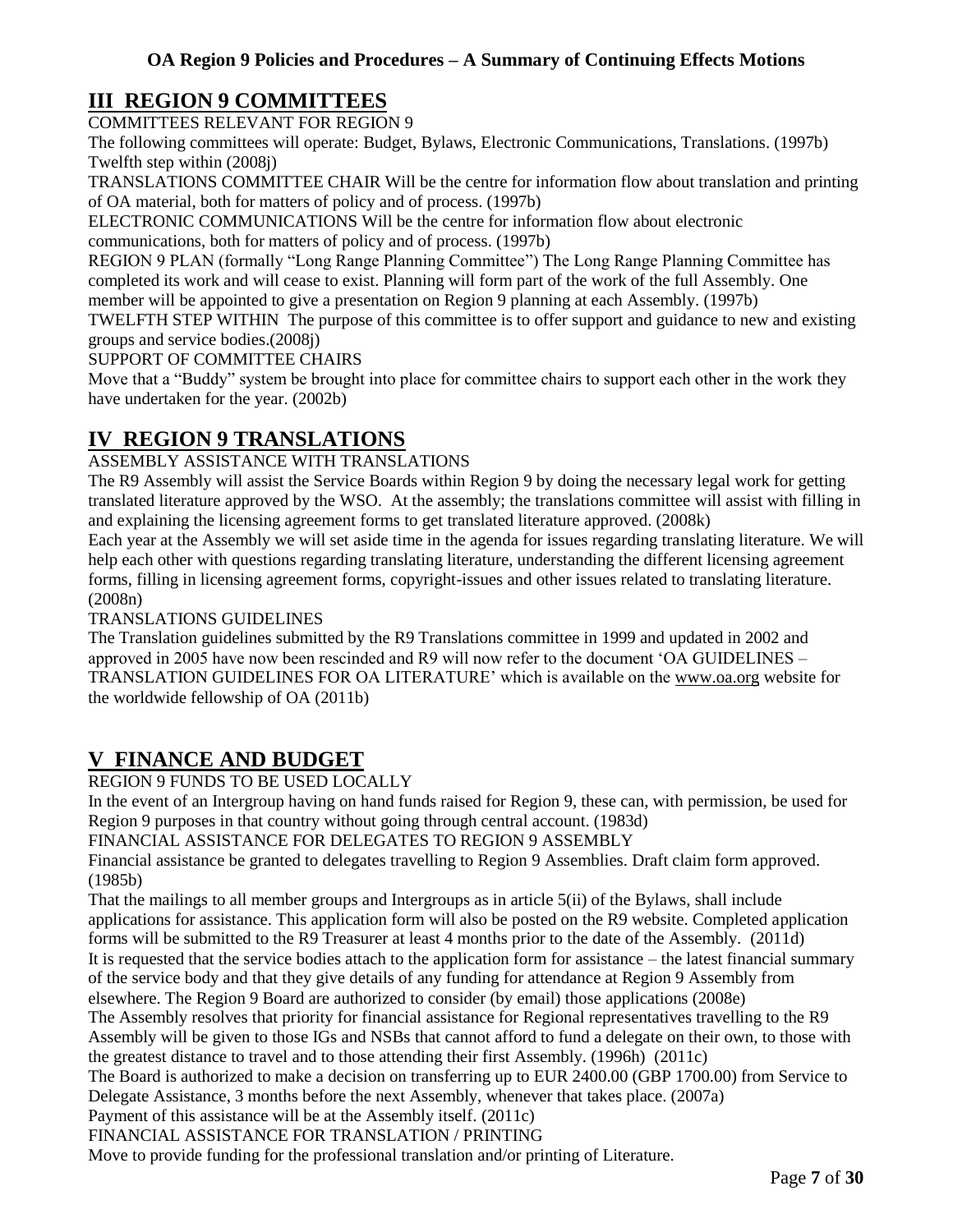After adopting the Budget for Translation at the Region Nine Assembly, application forms will be sent out with the minutes of the Assembly. The treasurer will then send a reminder (via the Secretary) to all service bodies by email by  $31<sup>st</sup>$  January. These applications must be sent to the treasurer by  $31<sup>st</sup>$  March of the following year. The board is authorised to make a decision on the allocation of the translation and printing of literature budget by  $30<sup>th</sup>$ April. Consideration will be given by order of priority as follows:

Service Boards

a) who currently do not have anything translated in their language

b) are interested in translating The Twelve Steps and Twelve Traditions of Overeaters Anonymous. (amended 2011e)

The Officers will consider the applications and make payments by  $31<sup>st</sup>$  May.

It is required that the Service Body requesting such funds

a) Include that in the application, a list of material that has already been translated in that language

b) Considers that this funding is a "payment on account" with a view to it being contributed back (in part or full) to Region Nine as the literature is sold, so that funds are reintroduced for translation of further material in future years

c) Make a substantive contribution to the cost and give details in the application.

The appropriate forms are available from the Secretary. (2004f)(amended 2008b)

SUGGESTED CONTRIBUTION SPLIT

Donations to be divided 70/30 between service/delegates, unless otherwise specified. (1989d)

FUNDING OF REGION 9 CHAIR TO WSBC & ALL REGION 9 BOARD TO REGION 9 ASSEMBLY

Region 9 chairman to attend every World Service Conference. (1989h)

To fund all Region 9 officers to attend R9 assembly. (1999k)

SATELLITE BANKING

Move to amend the P&P manual by adding the description of Satellite banking as follows: The Satellite banking concept described in the minutes of the 1994 Assembly is endorsed by the R9 Assembly as a procedure for simplifying and regulating the money transfers between donations and expenses in R9. (1994a)

ORGANISATION OF BANKING

Move to authorise the Regional Treasurer to set up a Business Account with PayPal.com. (2004b) Move to authorise the Regional Treasurer to open an interest bearing deposit account with a bank. (2004c) Move to authorise the Regional Treasurer to open a new bank account with an institution chosen at the

Treasurer's discretion. (2004d)

FUND RAISING PRODUCT

Move that R9 shall have a fund raising product for sale. (1994b)

The finance committee shall investigate and purchase OA Region 9 merchandise for sale at WSBC and other OA events, to raise funds for Region 9. (2002f)

SUGGESTED CONTRIBUTION TO REGION 9

To suggest to all Region 9 groups and service bodies that they aim to contribute a minimum of 5% of their annual income to Region 9. The suggested contribution, however it is to be paid, payable before  $1<sup>st</sup>$  September each year. (2009c)

SUGGESTED CONTRIBUTION TO WSO

Adopt a suggested contribution per group to WSO however it is paid of equal to 1/3 of its contribution to Region 9. (2006i)

## ACCOUNTING YEAR, ACCOUNTS & REVIEW THEREOF

The Account year for Region 9 shall be 1st June to 31st May and the review of these accounts shall be completed by 31st August of the same year.

The person reviewing the accounts shall be an appointee of the Region 9 Board and shall ideally be a qualified account (or equivalent) and shall live in the same country as the Region 9 Treasurer.

The Region 9 Treasurer shall make available to the person reviewing the accounts all records, or copies of all records relating to the Region 9 Accounts.

The Region 9 Treasurer will furnish the person reviewing the accounts with details of all monies held in Satellite Banking and the names and addresses of the person/bodies holding these monies.

The person reviewing the accounts shall satisfy themselves of the accuracy of the Region 9 Accounts and shall verify the balance in all Satellite Banking Accounts.

The person reviewing the accounts shall submit a written report to the Region 9 Board. (2006b)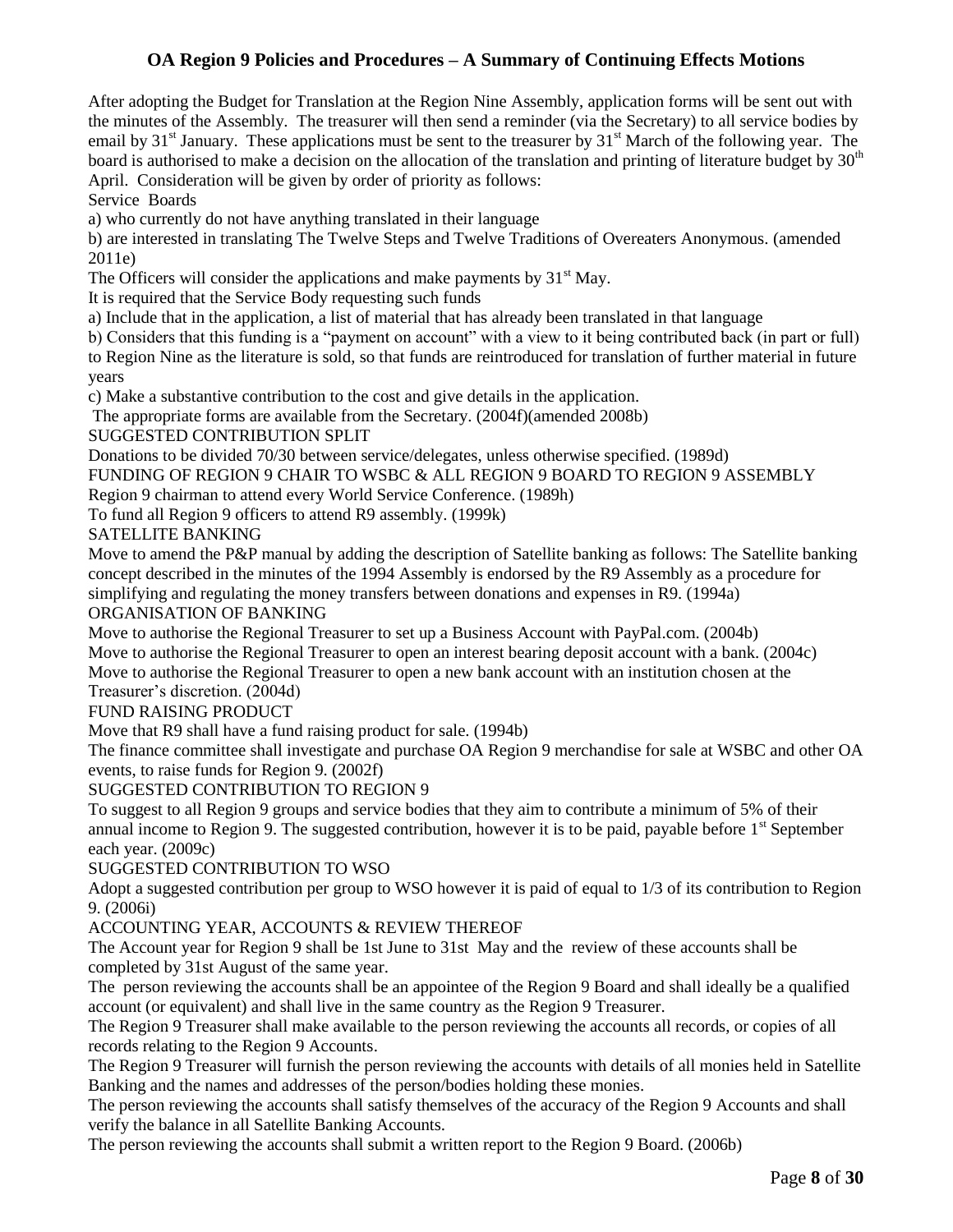REGISTRATION FEE FOR ASSEMBLY

Move to charge 50€/£33 or equivalent registration fee for the Region Nine Assembly, payable upon registration at the Assembly. (2006d)

AD-HOC PAYMENTS FOR MISCELLANEOUS BY COMMITTEE CHAIRS

That Committee Chairpersons can spend up to EUR 110.00 (GBP 73.33) for Region 9 without prior permission from Assembly, Region 9 Chairperson or Secretary. (2006g)

## **VI WEBSITE**

ACQUIRE WEBSITE FOR REGION 9 & COMMITTEE ESTABLISHED TO AGREE CONTENT & DESIGN Region 9 will register/purchase the domain name  $\&\#8222$ ; OARegion9.org Cost: £20/year (\$30/year to buy domain name); usually paid 2 years in advance (monthly)  $+ £50$  for source (to keep it running), DNS Service (£80 per year?) (2000b)

NB The Region 9 website address has now been revised to :- [www.oaregion9.org](http://www.oaregion9.org/)

Motion adopted to establish a Region 9 web site. A committee will be set up to agree content and technical design.

Committee members will include

-content editor

-technical editor

who will liaise with the Region 9 Board. (2001c)

## AUTOMATION OF WORLD SERVICE ONLINE MEETING

Motion adopted that Region 9

a) investigates options and cost benefits for the automation of the world service online meeting.

b) contact other Region chairs to get their views on the value of the automation with a view to putting forward a proposal to the world service office at the next world service business conference. (2001e)

## WSO ONLINE MEETING DIRECTORY

We move to ask World Service, to investigate the options and costs to improve the search capabilities of the world service online meeting directory. The search results should be narrowed down by allowing search by "closest city" and zip code, and the results should be displayed in a single page making it quicker to find the appropriate meeting. The meeting form would have to be changed to include "closest city." (2002d) PUBLICATIONS POLICY

Every registered Service Body within Region 9, as well as the WSO or other Regions, can submit material to place on the Region 9 website. (2008l)

We move to create a document explaining the procedure for application to the Region 9 translation fund. (2009a) MAINTAINING ANONYMITY

The Region 9 Electronic Communications Committee Chair and the Region 9 Secretary will ensure anonymity is maintained when publishing material from registered Service Bodies within Region 9, WSO or other Regions. (2008m)

NOTIFICATION FOR FUNDING FOR TRANSLATION

The Region 9 Website should include the "Notification concerning Application for Funding for Translation and Printing of OA 12 Steps and 12 Traditions in Region 9" as attached to this motion. (2010a)

The Region 9 Website should include the document "How do service bodies trying to translate OA literature apply for financial assistance from Region 9?" (Refer Appendix) (2010c)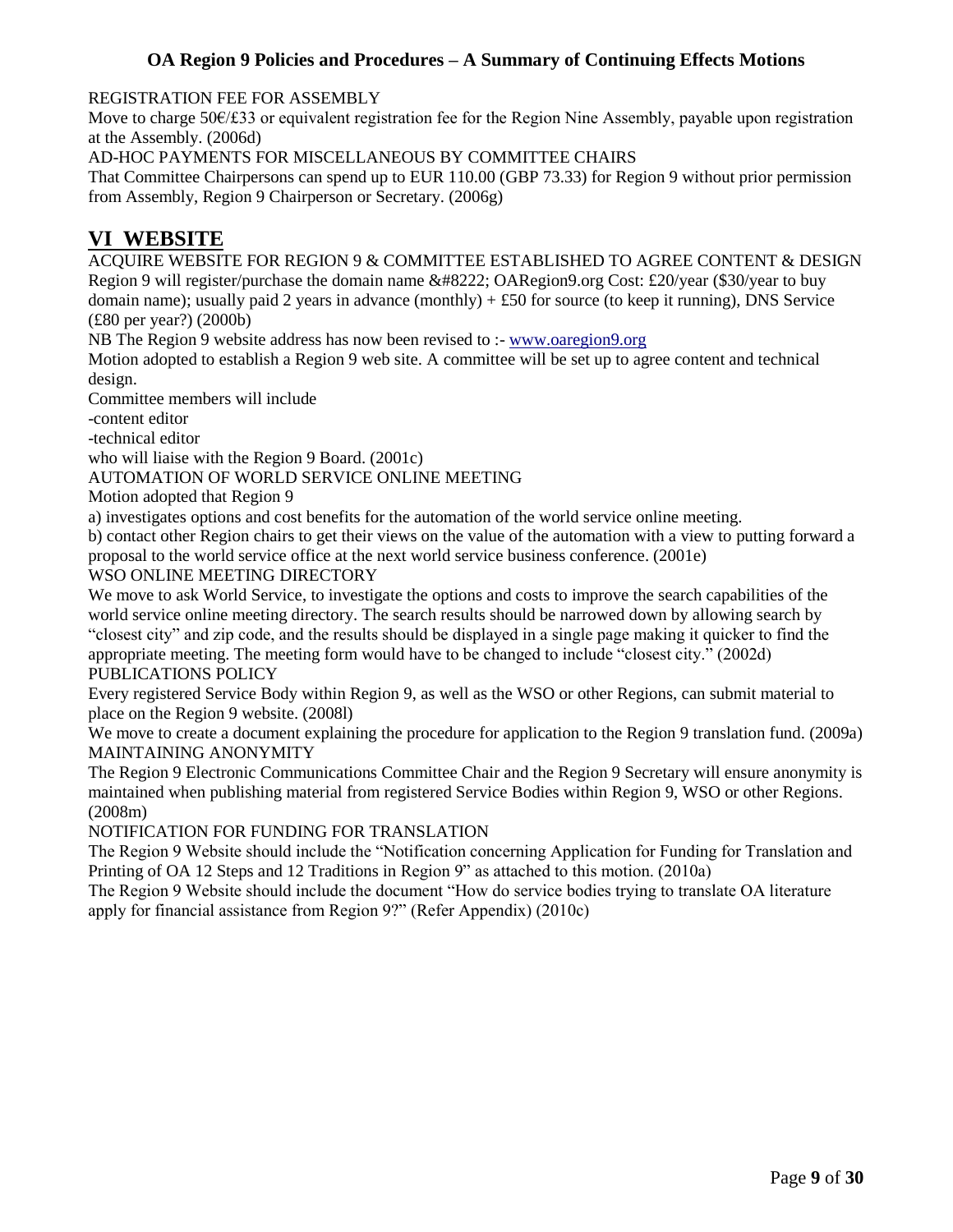## **VII SERVICE BODIES**

## MANUAL FOR NATIONAL /LANGUAGE SERVICE BOARDS

Motion adopted that Region 9 should produce a Manual for National and Language Service Boards, including sample Bylaws, that allow flexibility and options for different needs, with examples from bylaws already established and from the current draft. (2001b)

Move that the Assembly adopt the outline of the guidelines as revised for National/Language Service Boards. (2002a)cAdoption of the Guidelines for National/Language Service Boards under the title Region 9 Manual: Guidelines for National/Language Service Boards and also publish it on the Region Web Site. (2005c) NEW GROUPS & CONTACT WITHIN REGION 9

When new groups emerge in R9 the Chair and Trustee will encourage neighbours to help each other and use money from the liaison budget to promote service visits from an existing IG or NSB to these new areas of OA activity. (1996g)

RESTRUCTURING WSBC

This Region believes that restructuring decisions should take account of both cost and principle – they are equally important. (200f)

OA OVERALL SERVICE STRUCTURE

The following statements were adopted. Under the current structure we do not recommend breaking up into further groups. Recommend Option 1. To consider carrying on as is.

Recommend that the assembly seek to improve communication during the year and that the strategic planning groups specifically work on this as action items. For now we do not foresee the development of an OA International and believe it is in the best interest of countries in Region 9 to maintain representation at WSBC. We recommend that Region 9 Assembly take action to promote an increase of contributions to Region 9 and World Service Office.

We do not recommend country autonomy at this time.

In the long term we see Europe & Eastern Mediterranean as one group and Africa and Asia as separate groups. (2000c)

1. Motion adopted reaffirm the 2000 Region 9 Assembly statement:

For now we do not foresee the development of an OA International and believe it is in the best interest of countries in Region 9 to maintain representation at World Service Business Conference.

We recommend that Region 9 Assembly take action to promote an increase of contributions to Region 9 and World Service Office.

We do not recommend country autonomy at this time.

2. Continue to relay this message within the OA service structure, creating a restructuring sub-committee for this purpose. (2001a)

REGISTER OF SERVICE BODIES AND ATTENDANCE TO BE INCLUDED IN ASSEMBLY MATERIALS The Assembly Materials of Region 9 are to include a register of Region 9 countries with details of Intergroups in each country and the current number of groups, also including details of when the service body was represented at Region Assembly. (2010c)

## **VIII PUBLIC INFORMATION**

## REGION 9 WEEK

Move to adopt a Region 9 week to think of our members and the still suffering compulsive overeater. Also in view of our geography, countries, states and language barriers within our Region to think about OAs who may be living in troubled or poor areas. (2006e)

The first week of September is designated as Region 9 week. (2008c)

The Assembly will make a detailed plan for PI work in order to increase awareness of OA in countries that do not have any OA meetings at all or have only very few meetings. The nature and content of this PI will be decided by the Assembly or the Translation and PI committees. (2008i)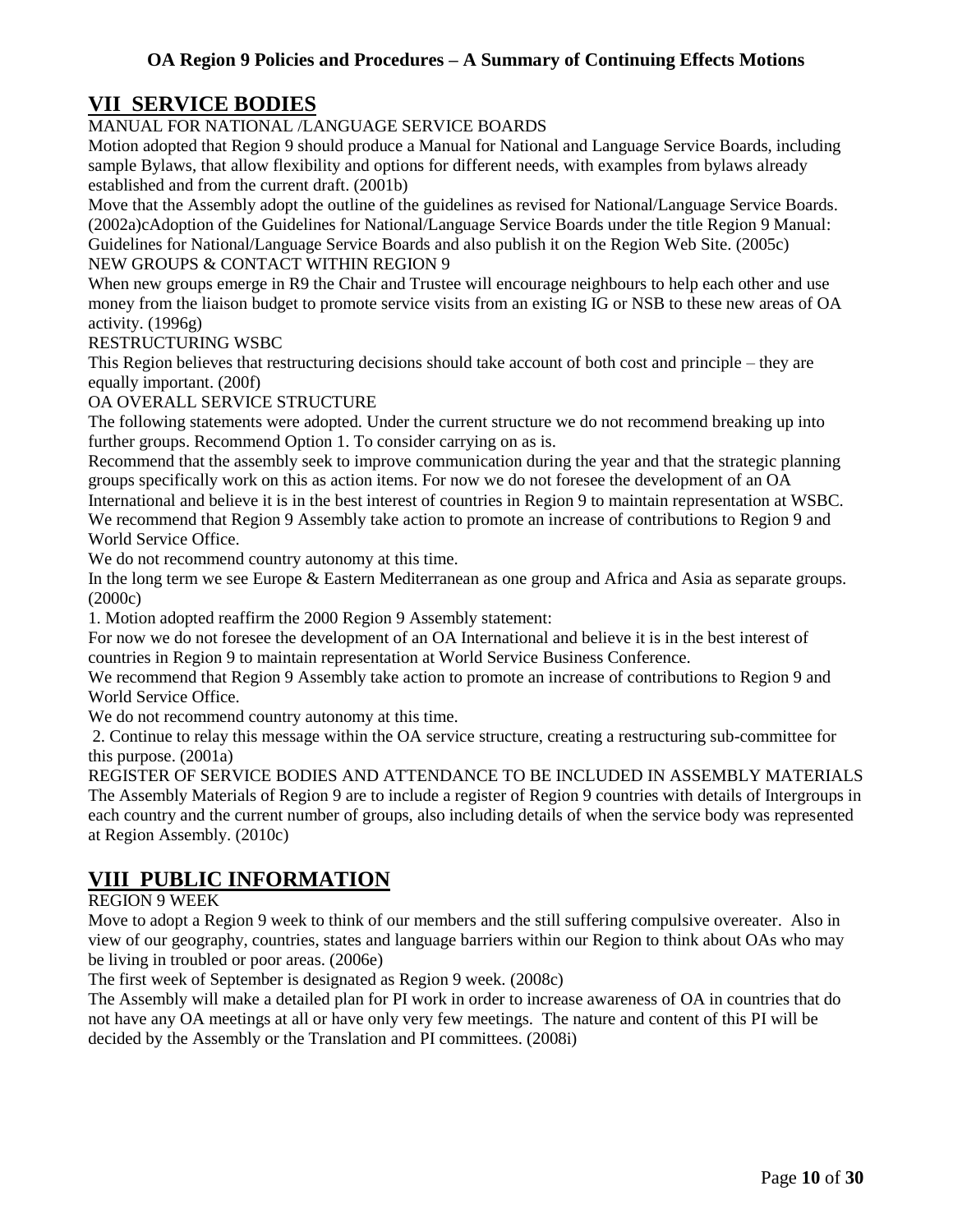## **IX WORLD SERVICE BUSINESS CONFERENCE & WSO**

FUNDING OF REGION 9 CHAIR TO WSBC

Region 9 chairman to attend every World Service Conference. (1989h)

REGIONAL DELEGATES TO WSBC

1. If the Region is represented by less than forty per cent of its Intergroups, up to 5 additional delegates to WSBC could be selected.

2. Preference shall be given to Delegates from Intergroups and service bodies that otherwise will not be represented.

3. If there are no candidates from those Intergroups, the Region 9 Assembly will select the candidates from among its voting members who will be able to attend WSBC.

4. The selection of candidates will be made at the yearly Region 9 Assembly.

5. All candidates have to comply with the qualifications for delegates in the OA Inc, Bylaws, Subpart B, Article X, Section 3, c, 1-5.

6. Intergroups that submit candidates to be selected as Region 9 Delegates to the WSBC have to file an application at least 60 days prior to the Region 9 Assembly where the selection will be made.

7. All applications are to be sent to the Region 9 Treasurer.

8. The Treasurer will inform the Region 9 Assembly of the Candidates on the Friday morning and the Assembly will make a selection from among those having filed the Application provided they meet the requirements.

9. The funding of the Region 9 Delegate will depend on the availability of funds. If the funds are available the Region 9 Delegate to the WSBC will be funded according to the Policy and Procedure 1996h.

10. Prior to selection of the delegates, the Treasurer will inform the Assembly of the funds available for this purpose.

11. The number of delegates selected will depend on the funds available, but in any case shall not be more than five. (2006c)

## COMMUNICATION FROM WSO

Move to instruct WSO that all mailings sent out to Service Boards and which require responses to be returned to WSO, will allow for a minimum of 60 days for the required response to be returned. These mailings will be made available electronically and electronic returns will be acceptable. (2002k)

## FUNDING OF REGION 9 DELEGATES

Delegates representing Region 9 as a whole may be sent to the WSBC if funds are available within the Region 9 budget or from the WSO. Those delegates will be (in order of privilege, in case the financial supplies are limited): the R9 board secretary, the R9 treasurer, and/or OA members from within Region 9 who have been to the World Service Business Conference before, meet the requirements for a WSBC delegate and will not be representing any other service body at the WSBC. Information about such persons being sought will be mailed to the service bodies that are sending delegates to the R9 Assembly in the year before the Conference in Question, the order of applications will determine the choice of the future Region 9 delegates. (2010f)

## **X CONVENTION**

DURATION OF CONVENTION & MISC

Length of Convention at the discretion of its host SB. (1991l)

The annual Region 9 Assembly will be held within Region Nine. On even years, a Region 9 Convention will not be necessarily held. (1999b)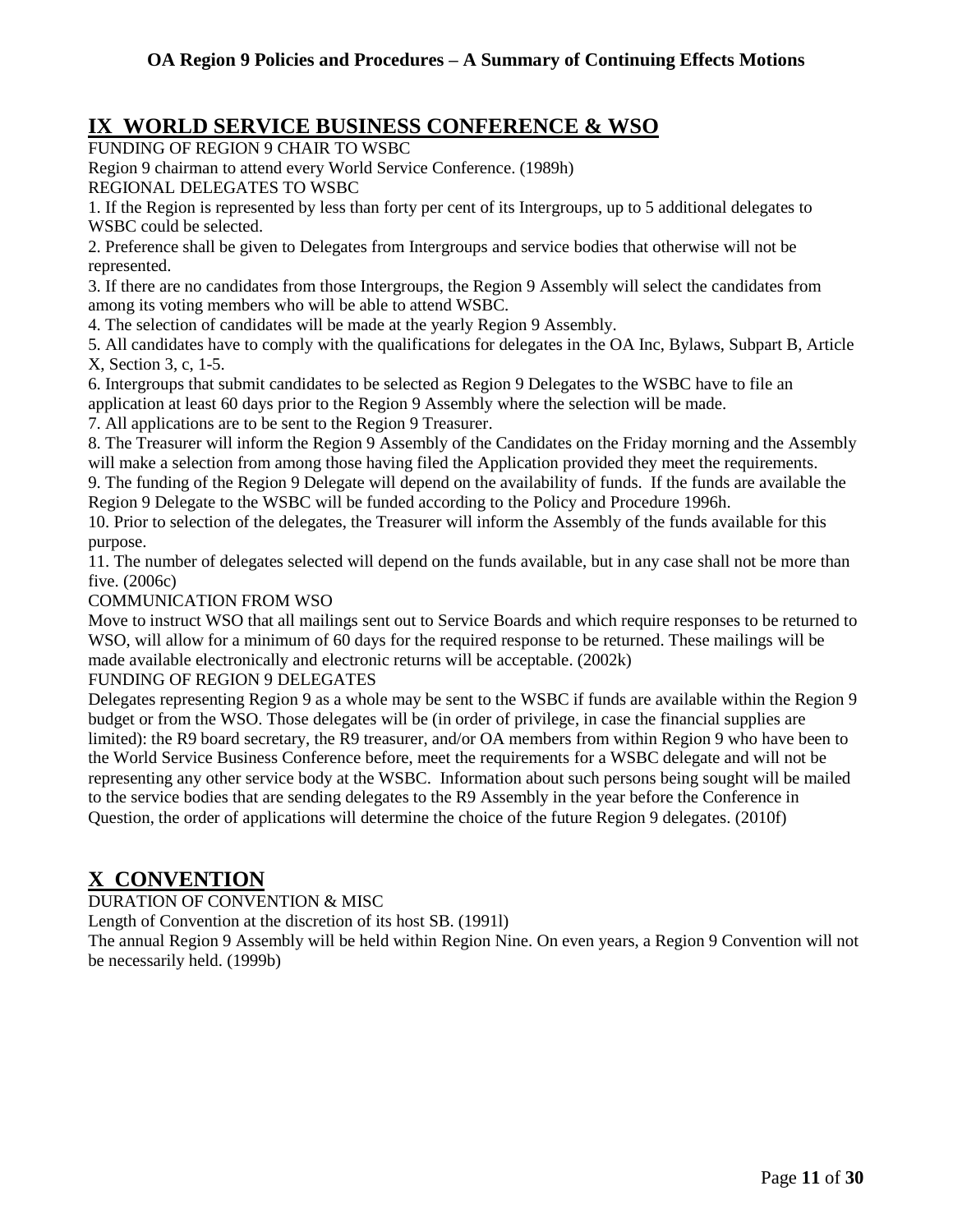## **XI MISCELLANEOUS**

REGION 9 OFFICE

Move to adopt a policy to prepare guidelines for setting up an office. (1995k)

ANOREXIA / BULIMIA

Region 9 to propose new business policy motion for WSBC 1998 to rescind WSBC policy 1982a that states "Overeaters Anonymous does not have any literature for specific eating disorders other than compulsive overeating. We welcome in love and fellowship all who have the desire to stop eating compulsively". (1997f) Anorexic/Bulimic issue After a long and moving discussion the following position statement was adopted: We believe our literature is not yet inclusive; it is especially important that the first contact with a newcomer (of all types) be inclusive.

The term "compulsive eater" is more inclusive than "compulsive overeater."

Some members feel that the term "abstinence" is the biggest obstacle to an inclusive approach.

The majority feel that what we have in common is our thinking.

Some feel that the real differences exist but that it is possible to find common ground within the existing literature. (1997h)

WSO ENCRYPTION PROGRAM TO SAFEGUARD ANONYMITY & PERSONAL DATA

Move to implement an encryption program within 3 months to allow for secure transmission of all online meeting updates, between the computer at which the data is entered and the WSO server. This program will further safeguard the anonymity of members whose personal data appears on the update form. (2002i) FOOD PLANS

Move that in the event that WSBC does not adopt the pamphlet Dignity of Choice, the WSBC Policy 2000a directing the Board of Trustees to develop this pamphlet, will be rescinded. The Board of Trustees shall evaluate the events that took place at WSBC between 2000-2003.

The BOT will collect further information from Regions, National/Language Service Boards and Intergroups and will submit their conclusions and/or proposals for bringing about unity on the issue of food plans to WSBC 2004.(2002l)

## NOTEBOOK

Region 9 will cease to publish the Notebook. (2004e)

## REGION 9 NEWSLETTER

Region 9 Assembly to implement a newsletter. The newsletter is to be produced at least once a year, after the assembly. This Region 9 Newsletter might include articles written by the Region 9 Committees, the Region 9 Representatives, the Region 9 Board and the R9 Trustee as well as news about the assembly itself that is not included in the minutes, and other features and articles relevant to the region. The R9 Newsletter is recommended to be 2 pages in size with one page divided equally and to be devoted to articles from the Region 9 Committees. The other page to be devoted to articles submitted by representatives attending the assembly or the R9 Board / Trustee. The Newsletter will be assembled by an appointed member of Region 9 and the R9 Secretary. Articles should be submitted within 45 days of the assembly. The newsletter will then be produced within a further  $-30$  days, reviewed by the R9 Board  $\&$  Trustee and then placed on the Region 9 website. (2010e)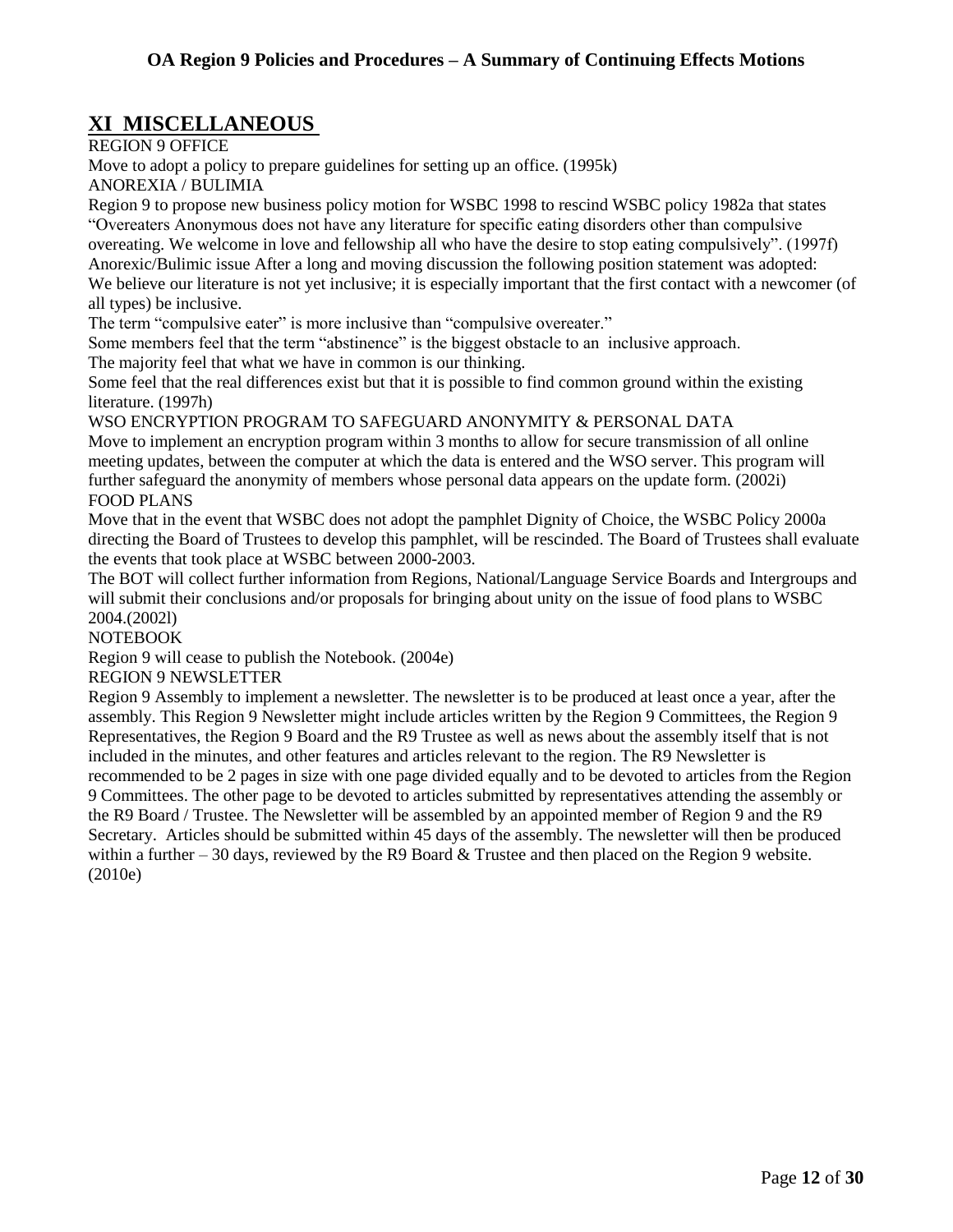## **OVEREATERS ANONYMOUS**

## **REGION NINE POLICIES AND PROCEDURES MANUAL**

## **A CHRONILOGICAL SUMMARY OF CONTINUING EFFECTS MOTIONS 1983-2009**

## **INTRODUCTION**

It is noted that all motions appearing in this summary were adopted by the group conscience of the Overeaters Anonymous Region Nine Assembly. Furthermore, until changed, these motions set self-imposed limits on the Region.

#### **Continuing Effect Motions**

| 1983a             | The primary purpose of the Region 9 Assembly is the same as that of all OA service - to carry the<br>OA message to the still suffering compulsive overeaters, wherever they live and whatever language<br>they speak. In fulfilling our purpose, we should ever strive to achieve worldwide OA unity and<br>common policies among all countries. With love and tolerance as our code, together we can do what<br>we could never do alone. |  |
|-------------------|-------------------------------------------------------------------------------------------------------------------------------------------------------------------------------------------------------------------------------------------------------------------------------------------------------------------------------------------------------------------------------------------------------------------------------------------|--|
| 1983d             | In the event of an Intergroup having on hand funds raised for Region 9, these can, with permission,<br>be used for Region 9 purposes in that country without going through central account.                                                                                                                                                                                                                                               |  |
| 1985b             | Financial assistance be granted to delegates travelling to Region 9 Assemblies. Draft claim form<br>approved.                                                                                                                                                                                                                                                                                                                             |  |
| 1988d             | That the mailings to all member groups and Intergroups, as in article 5(ii) of the Bylaws, shall<br>include applications for assistance to be returned within 2 months. To restrict assistance to<br>Intergroups at present, and to include a registration form with this mailing. Rescinded by 2011d                                                                                                                                     |  |
| 1989b             | That Assembly be extended to two full days.                                                                                                                                                                                                                                                                                                                                                                                               |  |
| 1989d             | Donations to be divided 70/30 between service/delegates, unless otherwise specified.                                                                                                                                                                                                                                                                                                                                                      |  |
| 1989h             | Region 9 chairman to attend every World Service Conference.                                                                                                                                                                                                                                                                                                                                                                               |  |
| 1991 <sub>k</sub> | Motion adopted for proposal as an amendment to WSBC bylaws "An applicant for R9 trustee shall<br>live in R9 and also have at least one year's service on the board or committee level of the R9<br>assembly."                                                                                                                                                                                                                             |  |
| <b>19911</b>      | Motion to leave the length of a convention at the discretion of a host country agreed.                                                                                                                                                                                                                                                                                                                                                    |  |
| 1991m             | Motion to call the European Service meeting, the R9 European Service meeting agreed                                                                                                                                                                                                                                                                                                                                                       |  |
| 1994a             | Move to amend the P&P manual by adding the description of Satellite banking as follows: The<br>Satellite banking concept described in the minutes of the 1994 Assembly is endorsed by the R9<br>Assembly as a procedure for simplifying and regulating the money transfers between donations and                                                                                                                                          |  |
|                   | expenses in R9.                                                                                                                                                                                                                                                                                                                                                                                                                           |  |
| 1994b             | Move that R9 shall have a fund raising product for sale.                                                                                                                                                                                                                                                                                                                                                                                  |  |
| 1995j             | Move to adopt a policy to translate material into French. This material will include information<br>from Region 9 and WSO, and various forms. The policy would be implemented by a committee of<br>Israeli members, to be formed for this purpose.                                                                                                                                                                                        |  |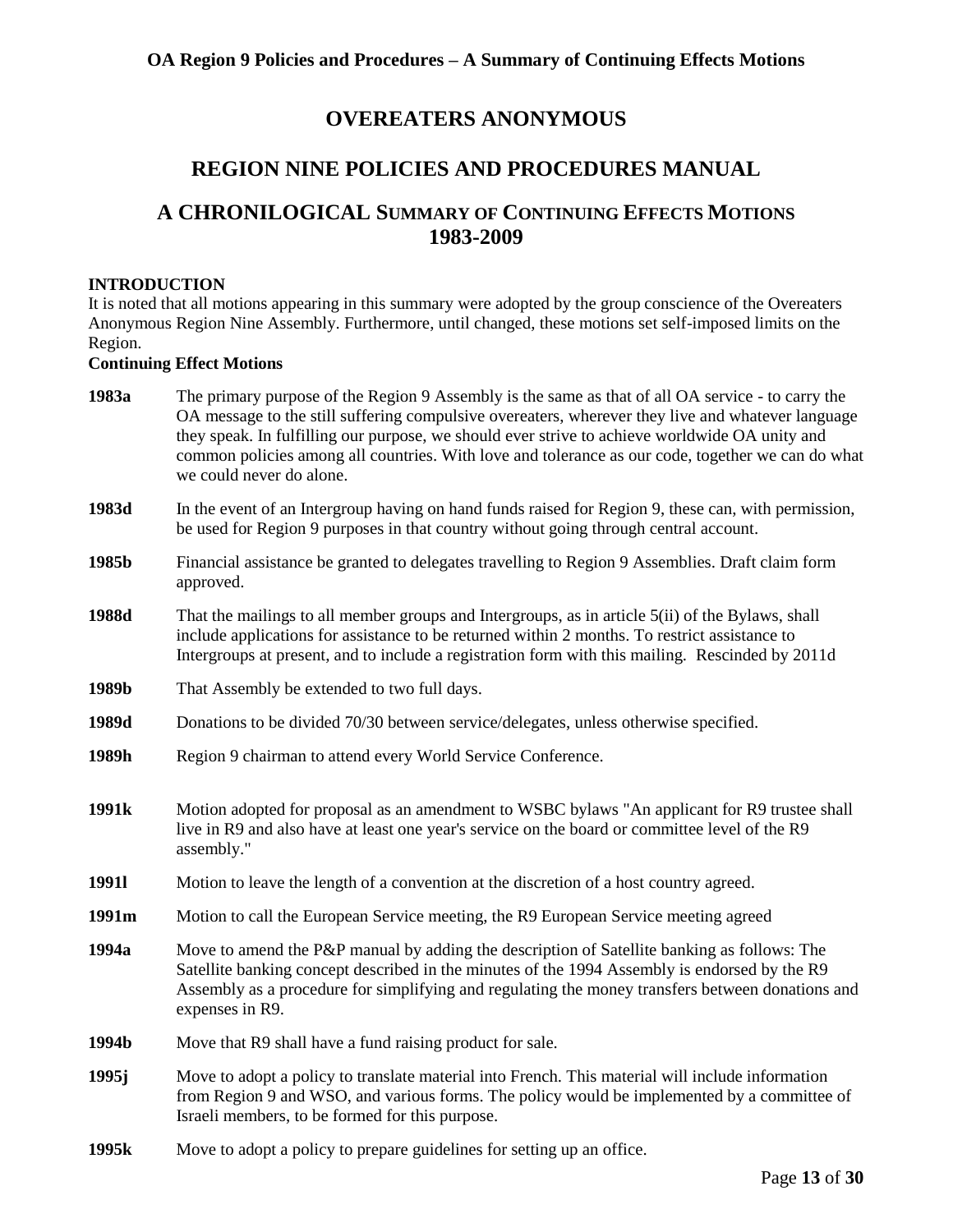- **1995m** Move that Region 9 adopts the following forms:
	- 1. Officer and Committee Chairs
	- 2. Delegate Registration.
- **1996f** The Assembly will divide up the list of IGs and NSBs not represented here at Assembly amongst the delegates who are here. Each delegate here will be responsible for undertaking some liaison activity with the IG or NSB they have adopted. Each delegate will then submit a written report to the Region 9 Chair within 6 months of Assembly.
- **1996g** When new groups emerge in R9 the Chair and Trustee will encourage neighbours to help each other and use money from the liaison budget to promote service visits from an existing IG or NSB to these new areas of OA activity.
- **1996h** The Assembly resolves that priority for financial assistance for Regional representatives travelling to the R9 Assembly will be given to those IGs and NSBs with the greatest distance to travel and secondly to those attending their first Assembly. Amended by 2011c
- **1997a** At each Assembly there will be an orientation session. The aim being to give delegates (particularly first time delegates) a general overview of the processes of the Assembly.
- **1997b** The following committees will operate: Budget, Bylaws, Electronic Communications, Translations.

TRANSLATIONS COMMITTEE CHAIR Will be the centre for information flow about translation and printing of OA material, both for matters of policy and of process.

ELECTRONIC COMMUNICATIONS Will be the centre for information flow about electronic communications, both for matters of policy and of process.

REGION 9 PLAN (formally "Long Range Planning Committee") The Long Range Planning Committee has completed its work and will cease to exist. Planning will form part of the work of the full Assembly. One member will be appointed to give a presentation on Region 9 planning at each Assembly.

- **1997f** Region 9 to propose new business policy motion for WSBC 1998 to rescind WSBC policy 1982a that states "Overeaters Anonymous does not have any literature for specific eating disorders other than compulsive overeating. We welcome in love and fellowship all who have the desire to stop eating compulsively".
- **1997h** Anorexic/Bulimic issue After a long and moving discussion the following position statement was adopted:

We believe our literature is not yet inclusive; it is especially important that the first contact with a newcomer (of all types) be inclusive.

The term "compulsive eater" is more inclusive than "compulsive overeater."

Some members feel that the term "abstinence" is the biggest obstacle to an inclusive approach.

The majority feel that what we have in common is our thinking.

Some feel that the real differences exist but that it is possible to find common ground within the existing literature.

- **1999a** Addresses are to be provided on the contact list attached to the assembly minutes. Any person not willing to have their address published, should advise the secretary at the Assembly, who will not publish their address.
- **1999b** The annual Region 9 Assembly will be held within Region Nine.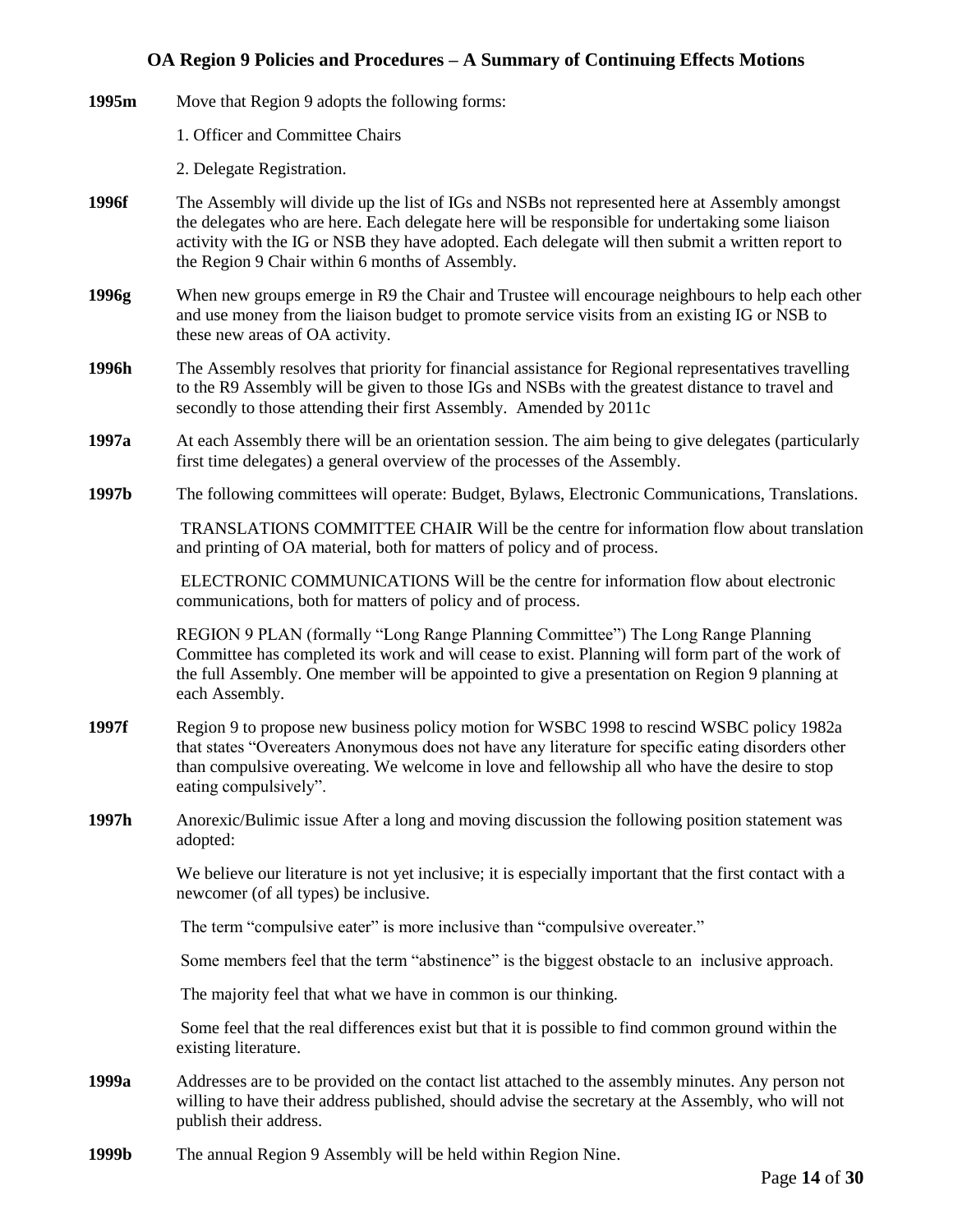- **1999e** To suggest to all Region 9 Intergroups and National/Language Service Boards that they set a goal for annual Contributions to R9. The suggested amount will be reviewed at the annual Assembly.
- **1999g** Amended 2004e
- **1999h** Move to adopt the following

JOB DESCRIPTIONS FOR BOARD AND COMMITTEE CHAIRS as part of our Regional policy and procedure.

#### CHAIRPERSON:

The Chairperson is elected by the Region 9 Assembly for a period of two years and fills a variety of duties:

- Chairs the R9 business assemblies, including preparation of the Agenda
- Communicates with the different R9 officers and committees during the year
- Attends functions within the Region, where budget allows
- Represents R9 at the World Service level, including at the WSBC

- Represents R9 in the Board of Trustees Intergroup and Region committee (IGAR) - Works with the R9 Trustee on some of the issues directly concerning the Region

- Chairs the R9 Board

- Is responsible for ensuring that an Officer Nomination form is sent to each Intergroup and Delegate in an election year

- Is responsible for sending a Bid form for hosting a R9 Assembly to Intergroups and Delegates on election year

#### TREASURER:

The Treasurer is elected by the Region 9 Assembly for a period of two years and fills a variety of duties:

- Chairs R9's Budget and Finance committee
- Prepares an annual budget for approval of the assembly
- Maintains records of all Income and expenses incurred by the different activities in the Region
- Provide an annual report of all contributions received, as well as income and expenses

- Maintains the R9 bank account and records of monies kept by different functions in other countries (satellite banking)

- Serves on the R9 Board

#### SECRETARY:

The main responsibilities of the Secretary are to produce and mail minutes of all Region 9 Assemblies, and maintain updated listing of R9 Intergroups and National/Language Service Boards. The procedure for this is as follows: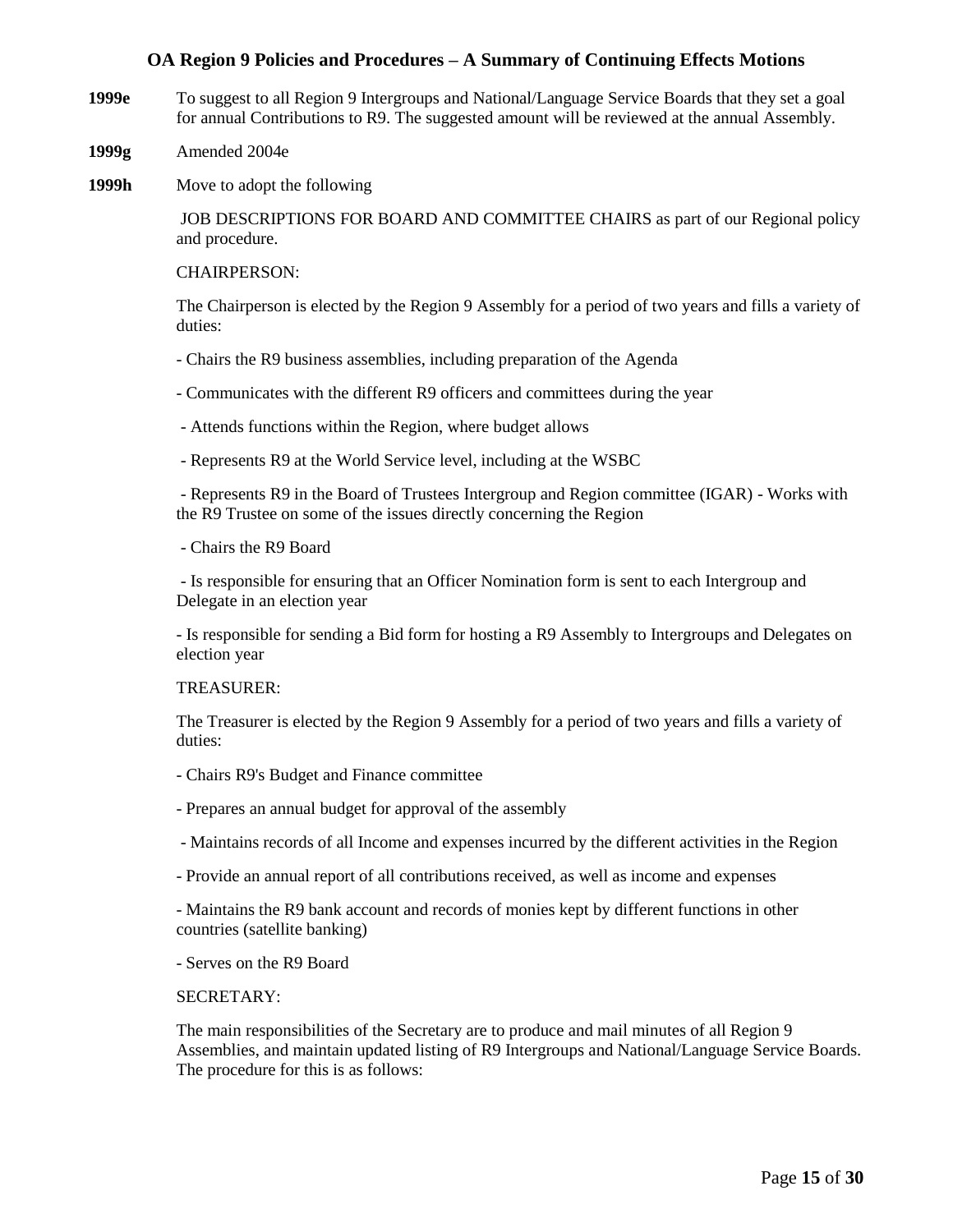### MINUTES OF THE ASSEMBLY:

1. The Chair will send out an agenda prior to the Assembly, and will include reminders to all Officers and presenters of topics to bring with them to Assembly a written report for inclusion with the minutes.

2. It is useful to record the Assembly with a tape recorder. A small hand held machine is quite adequate.

3. At Assembly, the Secretary needs to collect copies of all reports to be included with the minutes. It is also necessary that all motions are given to the Secretary in writing. It is important to note the name of the proposer and seconder, and the count of the voting on each motion.

4. The time scale for producing the minutes is short, and it is helpful to have copies of all paperwork to be included with the minutes in your possession, when coming home from the assembly, as there may not be time to use the postal system and still get the minutes out in the timescale set out in the bylaws.

5. Typing the actual minutes is time consuming. It's probably a full day's work. When the first draft is complete, it is useful to fax a copy of the minutes to the chair, or another officer who was present at the Assembly for any comments. It's also useful to have a local member proof read the minutes for spelling or grammar mistakes. The minutes will include all reports, and revised copies of the R9 Bylaws and P&P Manuals, if possible.

 6. Once the minutes are printed and bound in a simple binder, one copy can be taken to the post office where it is weighed and the postage costs for the different parts of the world assessed. Then one can buy the stamps and do the mailing from home, if that is suitable. The minutes are expensive to produce, so it is always helpful to keep a balance of monies in a satellite account if the Secretary is not in local contact with the Treasurer.

 UPDATE OF LISTS Another duty for the Secretary is to see that an up to date list of all R9 Intergroups and National/Language Service Boards is mailed periodically to each R9 officer. This is compiled from information which the Intergroups may send directly to the Secretary and also from the information which the World Service Office sends directly to the Secretary. The World Service Office will send a list of all Intergroups and meetings in R9 to the Secretary periodically, as well as all enquiry letters they may have received. The letters are forwarded to the Outreach chair who will send off letters welcoming new meetings. It is helpful for the Secretary to inform the R9 Trustee or Chair of new Intergroups forming in the Region. It is useful to keep in contact with the R9 Chair on a regular basis.

BYLAWS COMMITTEE The Chairperson of the Bylaws Committee is elected at the R9 Assembly and serves for a period of two years with the option of being re-elected for a further two years. The duties would include:

- Chairing committee meetings and reporting back to the R9 Assembly and Board when appropriate

- Ensuring that the Secretary gets written Bylaw reports at the beginning and end of Assembly

#### Amended 2008h

- Sending a printed copy of all proposed Bylaw Amendments to the Chair of the Board to be included in the mailing with the Agenda for Assembly

- Gathering an active committee to work throughout the year, reviewing the Bylaws and preparing new or revised motions where necessary. These members may be from anywhere within R9 but it is vitally important to encourage people from the Chair's local Intergroup who will be at hand to do the practical work Amended 2008g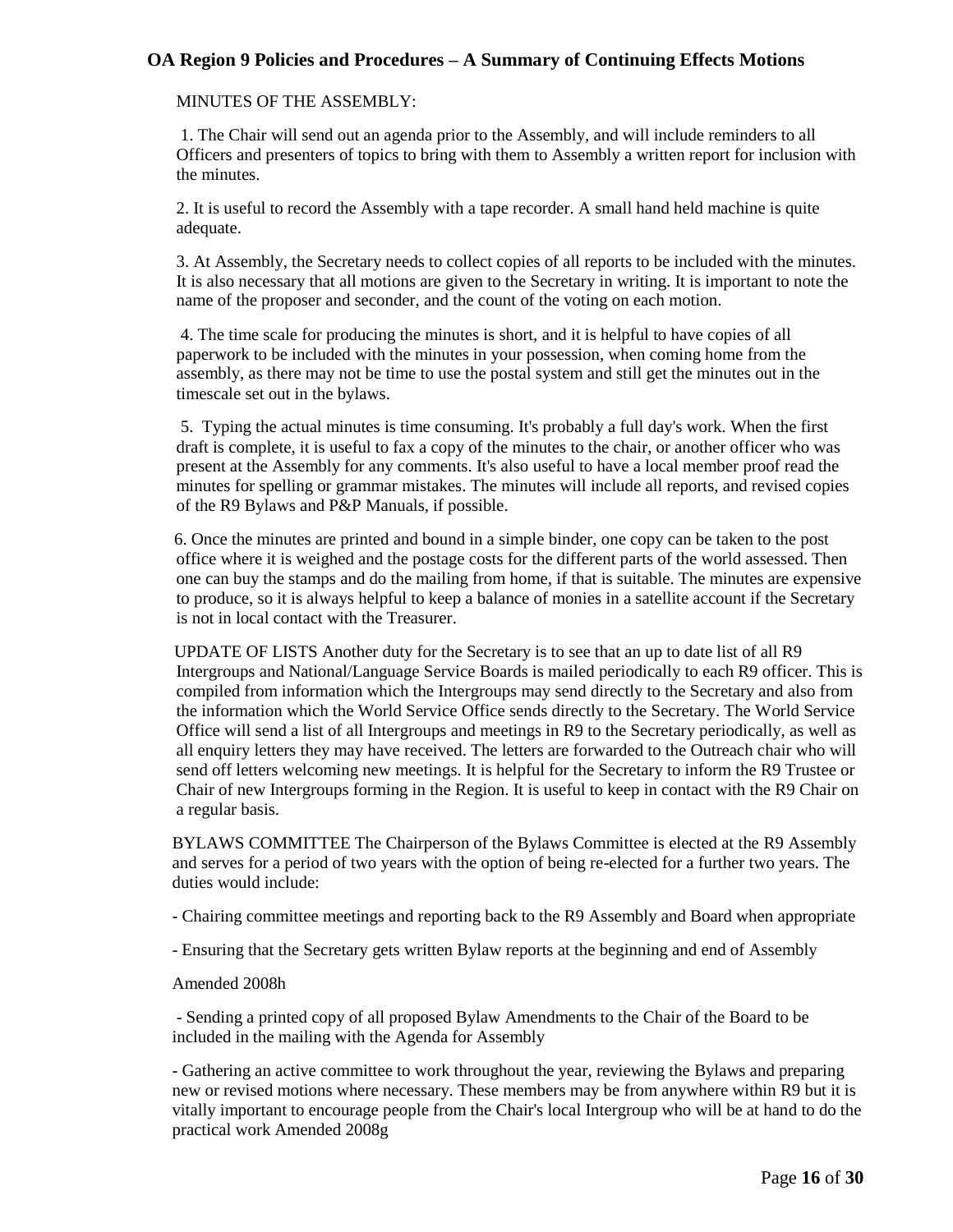It is helpful to remember that when the Chairperson presents amendments she/he will have to defend them and so it can be helpful to have notes from the committee as to intent - one may not always remember why the committee selected a particular wording.

- **1999k** To fund all Region 9 officers to attend R9 assembly.
- **1999l** The Translation guidelines submitted by the Translations committee were adopted. Rescinded by 2011b
- **2000b** Region 9 will register/purchase the domain name " OARegion9.org Cost: £20/year  $(\$30/year$  to buy domain name); usually paid 2 years in advance (monthly) + £50 for source (to keep it running), DNS Service (£80 per year?) **(**Website no[w www.oaregion9.org](http://www.oaregion9.org/) )
- **2000c** The following statements were adopted. Under the current structure we do not recommend breaking up into further groups. Recommend Option 1. To consider carrying on as is.

Recommend that the assembly seek to improve communication during the year and that the strategic planning groups specifically work on this as action items. For now we do not foresee the development of an OA International and believe it is in the best interest of countries in Region 9 to maintain representation at WSBC.

We recommend that Region 9 Assembly take action to promote an increase of contributions to Region 9 and World Service Office.

We do not recommend country autonomy at this time.

In the long term we see Europe & Eastern Mediterranean as one group and Africa and Asia as separate groups.

**2001a** 1. Motion adopted reaffirm the 2000 Region 9 Assembly statement:

For now we do not foresee the development of an OA International and believe it is in the best interest of countries in Region 9 to maintain representation at World Service Business Conference.

We recommend that Region 9 Assembly take action to promote an increase of contributions to Region 9 and World Service Office.

We do not recommend country autonomy at this time.

2. Continue to relay this message within the OA service structure, creating a restructuring subcommittee for this purpose.

- **2001b** Motion adopted that Region 9 should produce a Manual for National and Language Service Boards, including sample Bylaws, that allow flexibility and options for different needs, with examples from bylaws already established and from the current draft.
- **2001c** Motion adopted to establish a Region 9 web site. A committee will be set up to agree content and technical design.

Committee members will include

-content editor

-technical editor

who will liaise with the Region 9 Board.

**2001e** Motion adopted that Region 9

a) investigates options and cost benefits for the automation of the world service online meeting.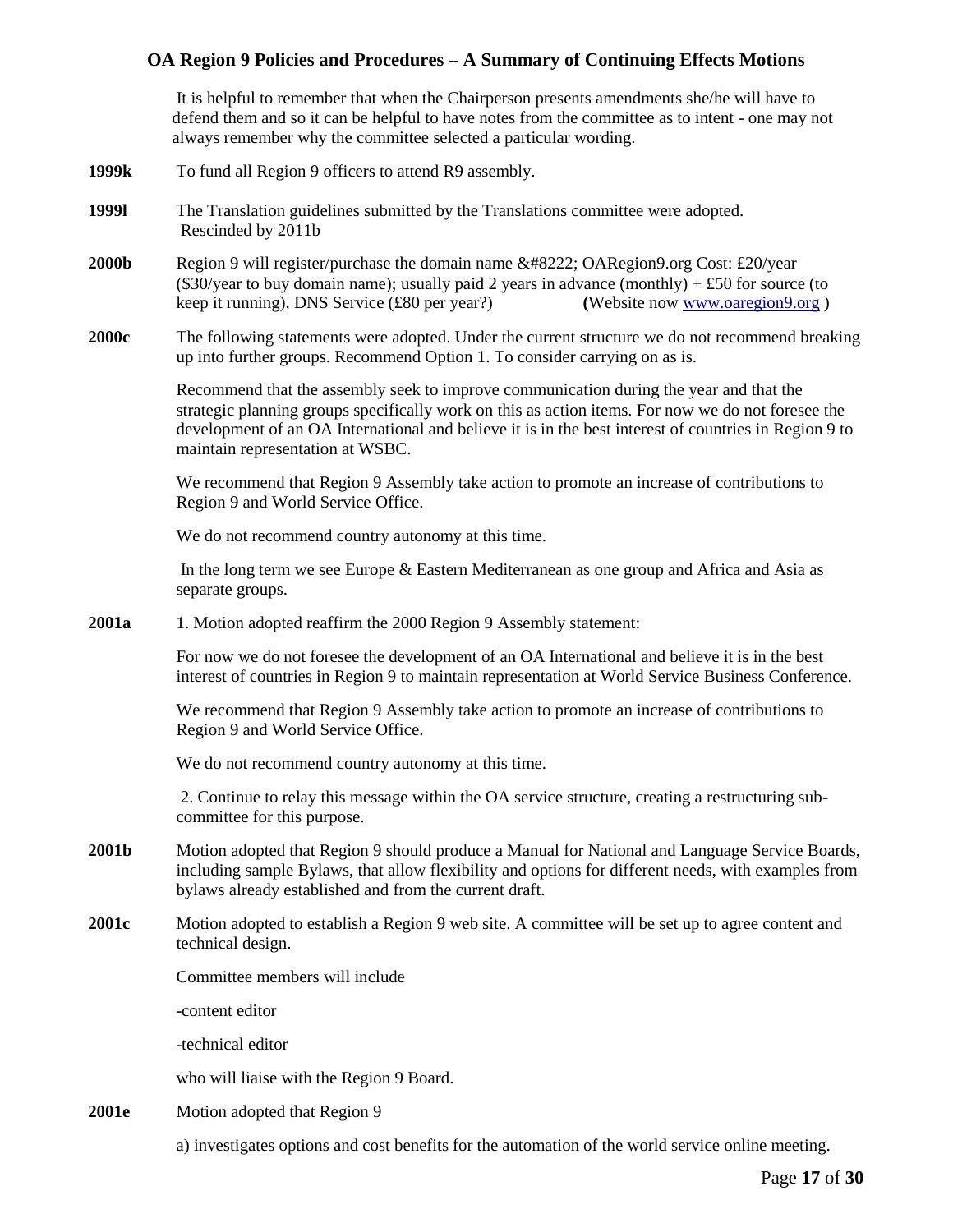b) contact other Region chairs to get their views on the value of the automation with a view to putting forward a proposal to the world service office at the next world service business conference.

- **2002a** Move that the Assembly adopt the outline of the guidelines as revised for National/Language Service Boards.
- **2002b** Move that a "Buddy" system be brought into place for committee chairs to support each other in the work they have undertaken for the year. Rescinded by 2011b
- **2002c** Move to add the following statements to the current Region 9 Translations Guidelines in the appropriate places:

"When OA Literature is updated, it is recommended that Service Boards selling existing stock insert an errata slip when detailing the most recent changes."

"Be aware that there may be people in other regions/countries working on translations in your own language. Consider in keeping in contact with them."

- **2002d** We move to ask World Service, to investigate the options and costs to improve the search capabilities of the world service online meeting directory. The search results should be narrowed down by allowing search by "closest city" and zip code, and the results should be displayed in a single page making it quicker to find the appropriate meeting. The meeting form would have to be changed to include "closest city."
- **2002f** The finance committee shall investigate and purchase OA Region 9 merchandise for sale at WSBC and other OA events, to raise funds for Region 9.
- **2002g** Motion adopted "to revise the format of the Region 9 Guidelines for translations, by adding an index, sub-headings, bullet points and editorial changes." Rescinded by 2011b
- **2002h** Move that reports and documents be delivered to the registered representatives prior to Assembly.
- **2002i** Move to implement an encryption program within 3 months to allow for secure transmission of all online meeting updates, between the computer at which the data is entered and the WSO server. This program will further safeguard the anonymity of members whose personal data appears on the update form.
- **2002j** Move that representatives of the Region 9 Assembly volunteer to be in contact on a regular basis with a service body (bodies) that are not represented currently at the Region 9 Assembly. The representatives will report to the Region 9 Chair every 3 months about progress made.
- **2002k** Move to instruct WSO that all mailings sent out to Service Boards and which require responses to be returned to WSO, will allow for a minimum of 60 days for the required response to be returned. These mailings will be made available electronically and electronic returns will be acceptable.
- **2002l** Move that in the event that WSBC does not adopt the pamphlet Dignity of Choice, the WSBC Policy 2000a directing the Board of Trustees to develop this pamphlet, will be rescinded. The Board of Trustees shall evaluate the events that took place at WSBC between 2000-2003.

The BOT will collect further information from Regions, National/Language Service Boards and Intergroups and will submit their conclusions and/or proposals for bringing about unity on the issue of food plans to WSBC 2004.

- **2004a** Move to approve the newly revised R9 Vital Link.
- **2004b** Move to authorise the Regional Treasurer to set up a Business Account with PayPal.com.
- **2004c** Move to authorise the Regional Treasurer to open an interest bearing deposit account with a bank.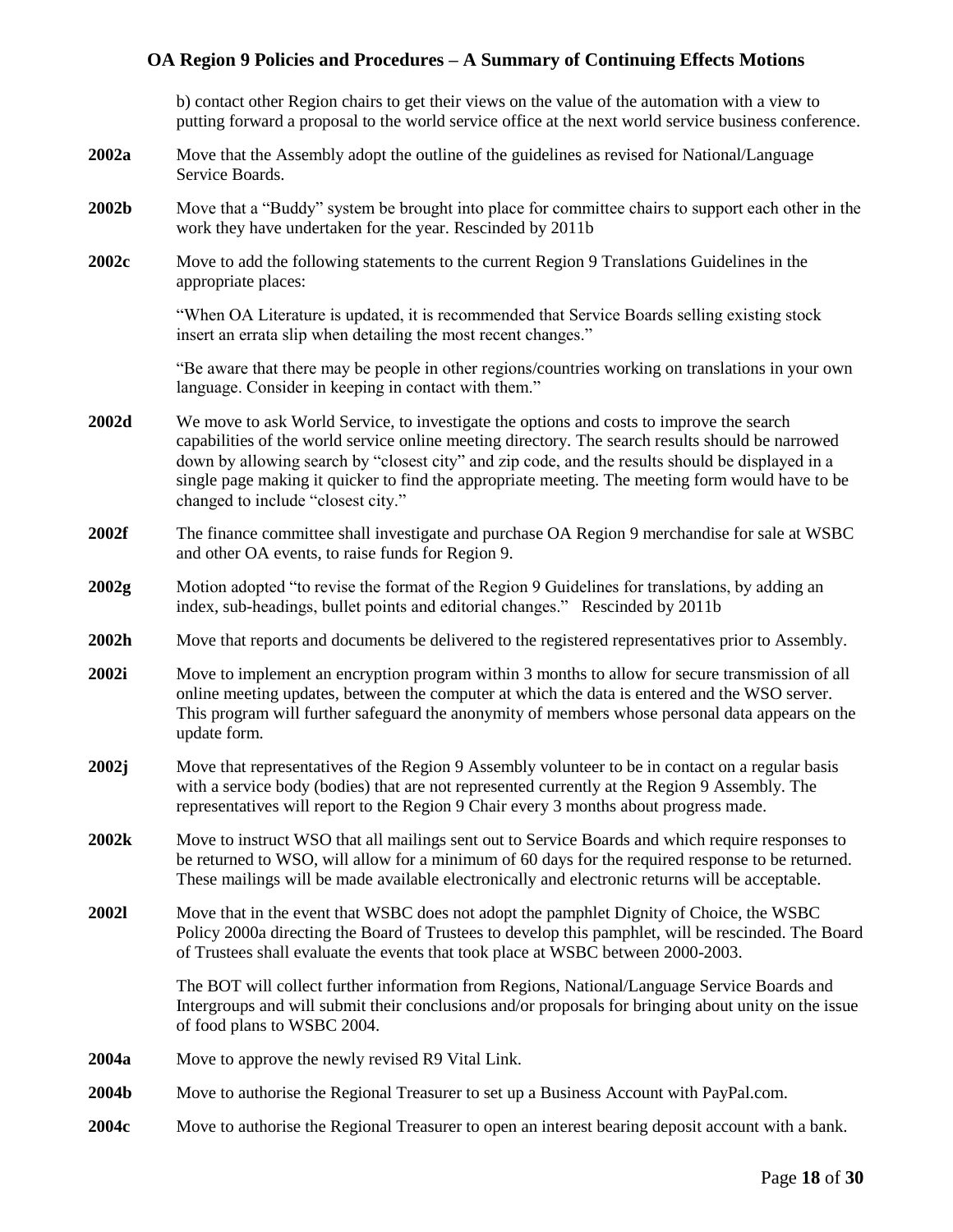- **2004d** Move to authorise the Regional Treasurer to open a new bank account with an institution chosen at the Treasurer's discretion.
- **2004e** Region 9 will cease to publish the *Notebook*.

## **2004f** FINANCIAL ASSISTANCE FOR TRANSLATION / PRINTING

Move to provide funding for the professional translation and/or printing of Literature. After adopting the Budget for Translation at the Region Nine Assembly, application forms will be sent out with the minutes of the Assembly. The treasurer will then send a reminder (via the Secretary) to all service bodies by email by  $31<sup>st</sup>$  January. These applications must be sent to the treasurer by  $31<sup>st</sup>$  March of the following year. The board is authorised to make a decision on the allocation of the translation and printing of literature budget by  $30<sup>th</sup>$  April. Consideration will be given by order of priority as follows:

Service Boards

a) who currently do not have anything translated in their language

b) who have a small number of pamphlets currently translated (approved or not approved)

c) are interested in translating The Twelve Steps and Twelve Traditions of Overeaters Anonymous.

- The Officers will consider the applications and make payments by  $31<sup>st</sup>$  May.
- It is required that the Service Body requesting such funds

a) Include that in the application, a list of material that has already been translated in that language b) Considers that this funding is a "payment on account" with a view to it being contributed back (in part or full) to Region Nine as the literature is sold, so that funds are reintroduced for translation of further material in future years

c) Make a substantive contribution to the cost and give details in the application.

The appropriate forms are available from the Secretary. Amended by 2011e

- **2005a** Move to adopt the Region 9 Minutes to a manageable size. The Region 9 Minutes will contain: Date/Time and place of Region 9 Assembly, names of Officers, number of representatives present, record of action taken on the minutes of the previous meeting, the exact wording of each motion as it was voted on , and whether it passed or failed, the maker's name. If the vote counted, the count should be included. Any notice given at the meeting. Points of order and appeals, and Committee reports. The revised version of Region 9 Bylaws and P & P can be obtained from the Region 9 web site or can be requested from the Region 9 secretary. To avoid confusing the Minutes with other Region 9 Assembly materials, they will be called Region 9 Minutes.
- **2005b** Move to approve the Translation Guidelines. Rescinded by 2011b
- **2005c A**doption of the Guidelines for National/Language Service Boards under the title Region 9 Manual: Guidelines for National/Language Service Boards and also publish it on the Region Web Site.
- **2006a** Automatically remove outdated or completed Region 9 Assembly policies from the Policies and Procedure manual
- **2006b** The Account year for Region 9 shall be  $1<sup>st</sup>$  June to  $31<sup>st</sup>$  May and the review of these accounts shall be completed by  $31<sup>st</sup>$  August of the same year.

The person reviewing the accounts shall be an appointee of the Region 9 Board and shall ideally be a qualified account (or equivalent) and shall live in the same country as the Region 9 Treasurer.

The Region 9 Treasurer shall make available to the person reviewing the accounts all records, or copies of all records relating to the Region 9 Accounts.

The Region 9 Treasurer will furnish the person reviewing the accounts with details of all monies held in Satellite Banking and the names and addresses of the person/bodies holding these monies.

The person reviewing the accounts shall satisfy themselves of the accuracy of the Region 9 Accounts and shall verify the balance in all Satellite Banking Accounts.The person reviewing the accounts shall submit a written report to the Region 9 Board.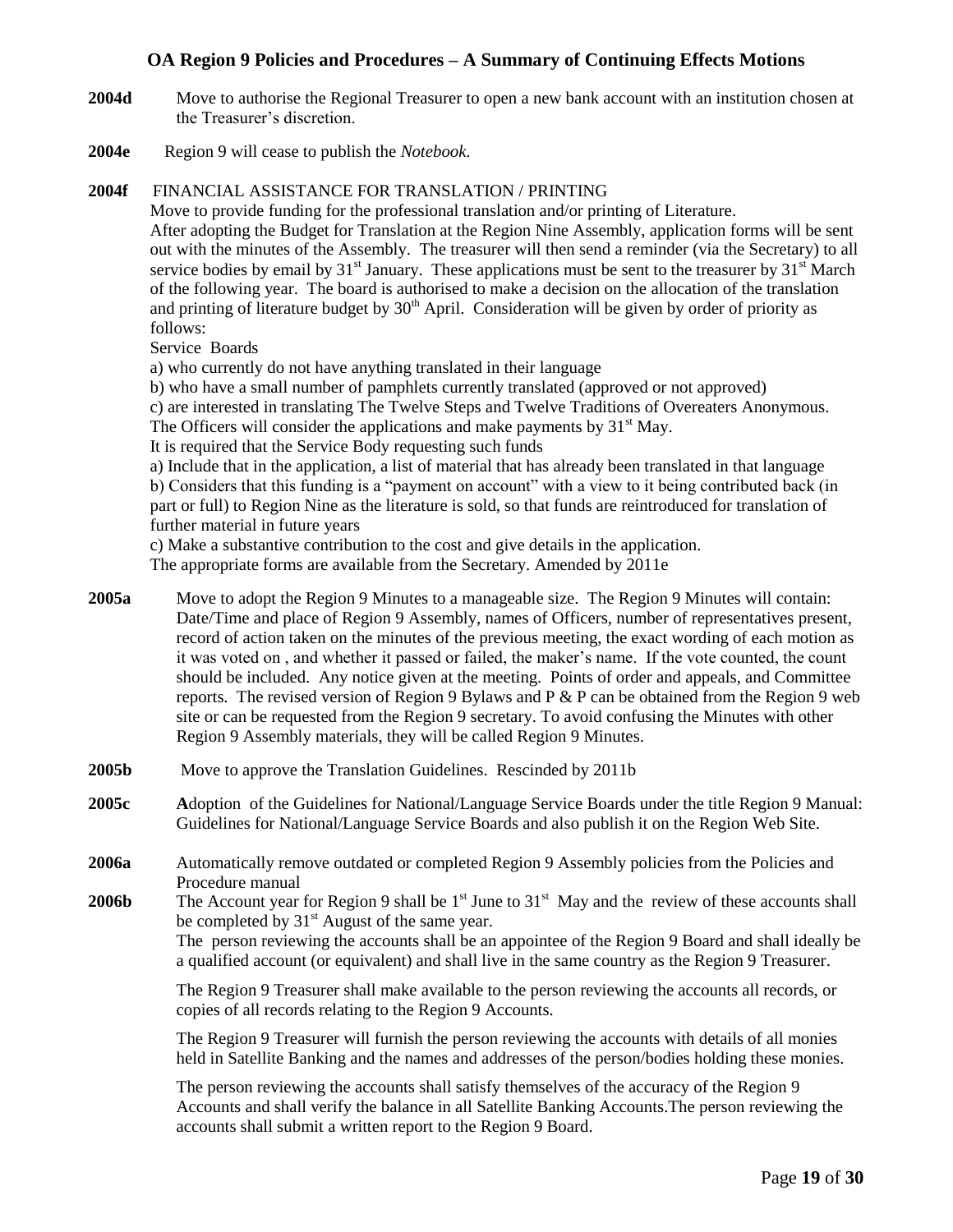**2006c** 1. If the Region is represented by less than forty per cent of its Intergroups, up to 5 additional delegates to WSBC could be selected.

> 2. Preference shall be given to Delegates from Intergroups and service bodies that otherwise will not be represented.

3. If there are no candidates from those Intergroups, the Region 9 Assembly will select the candidates from among its voting members who will be able to attend WSBC.

4. The selection of candidates will be made at the yearly Region 9 Assembly. 5. All candidates have to comply with the qualifications for delegates in the OA Inc, Bylaws, Subpart B, Article X, Section 3, c, 1-5.6. Intergroups that submit candidates to be selected as Region 9 Delegates to the WSBC have to file an application at least 60 days prior to the Region 9 Assembly where the selection will be made.7. All applications are to be sent to the Region 9 Treasurer.8. The Treasurer will inform the Region 9 Assembly of the Candidates on the Friday morning and the Assembly will make a selection from among those having filed the Application provided they meet the requirements. 9. The funding of the Region 9 Delegate will depend on the availability of funds. If the funds are available the Region 9 Delegate to the WSBC will be funded according to the Policy and Procedure 1996h.10. Prior to selection of the delegates, the Treasurer will inform the Assembly of the funds available for this purpose.11. The number of delegates selected will depend on the funds available, but in any case shall not be more than five.

- **2006d** Move to charge 50€/£33 or equivalent registration fee for the Region Nine Assembly, payable upon registration at the Assembly.
- **2006e** Move to adopt a Region 9 week to think of our members and the still suffering compulsive overeater. Also in view of our geography, countries, states and language barriers within our Region to think about OAs who may be living in troubled or poor areas.
- **2006g** That Committee Chairpersons can spend up to EUR 110.00 (GBP 73.33) for Region 9 without prior permission from Assembly, Region 9 Chairperson or Secretary.
- **2006i** Adopt a suggested contribution per group to WSO however it is paid of equal to 1/3 of its contribution to region 9.
- **2007**a The Board is authorized to make a decision on transferring up to EUR 2400.00 (GBP 1700.00) from Service to Delegate Assistance, 4 months before the next Assembly, whenever that takes place. Amended by 2011d
- **2008**a Re-organise the Region 9 Policies & Procedures by removing the current 'index' section and organising the various detailed motions in the first instance into a list of relevant Region 9 topics / sections, setting up a table of contents and then finalising with a list of detailed motions in chronological order.
- **2008**b After adopting the Budget for Translation at the Region Nine Assembly, application forms will be sent out with the minutes of the Assembly. The treasurer will then send a reminder (via the Secretary) to all service bodies by email by  $31<sup>st</sup>$  January. These applications must be sent to the treasurer by  $31<sup>st</sup>$  March of the following year. The board is authorised to make a decision on the allocation of the translation and printing of literature budget by  $30<sup>th</sup>$  April. Consideration will be given by order of priority as follows: Service Boards

a) who currently do not have anything translated in their language

b) who have a small number of pamphlets currently translated (approved or not approved) c) are interested in translating The Twelve Steps and Twelve Traditions of Overeaters Anonymous. The Officers will consider the applications and make payments by  $31<sup>st</sup>$  May.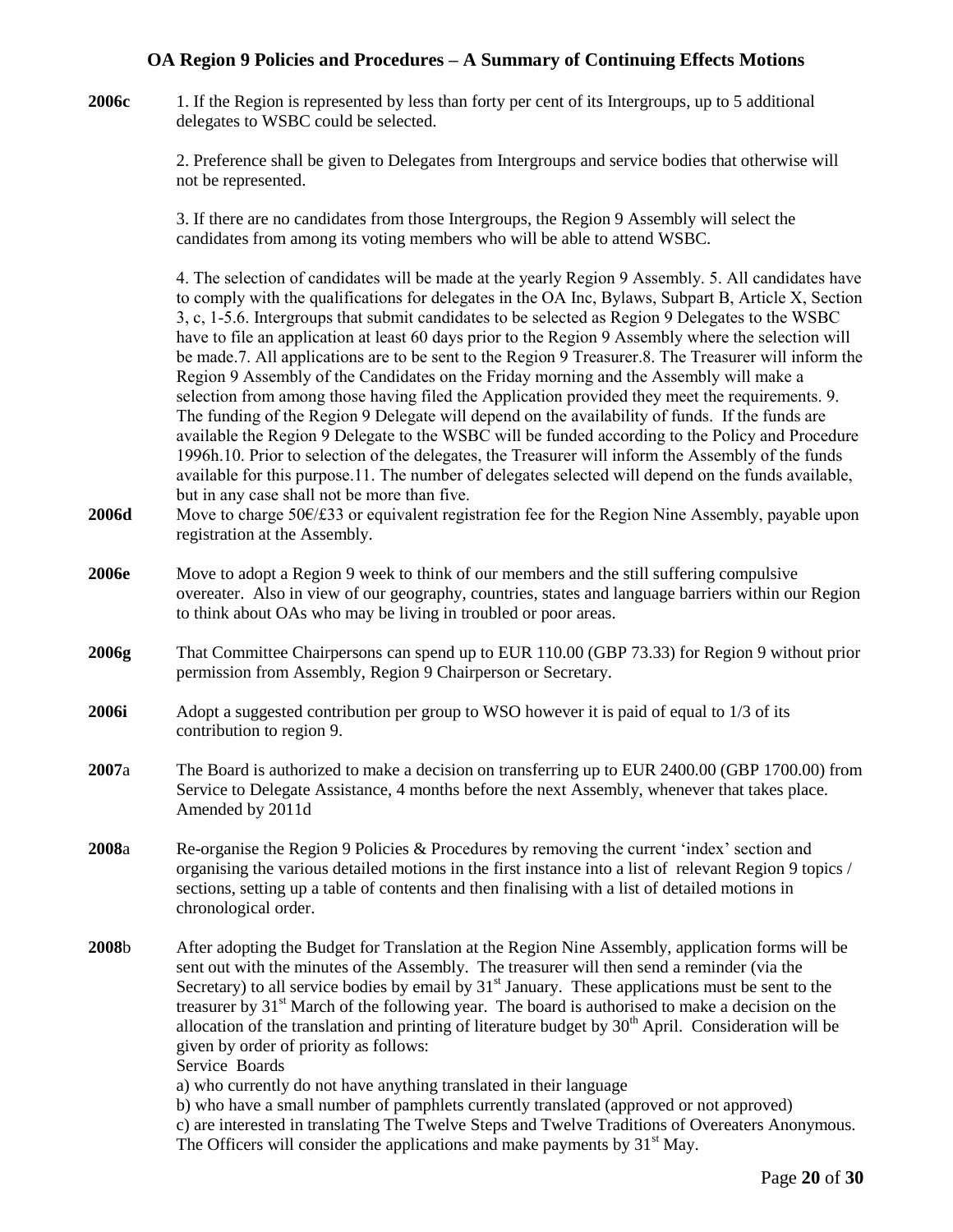It is required that the Service Body requesting such funds a) Include that in the application, a list of material that has already been translated in that language b) Considers that this funding is a "payment on account" with a view to it being contributed back (in part or full) to Region Nine as the literature is sold, so that funds are reintroduced for translation of further material in future years c) Make a substantive contribution to the cost and give details in the application. The appropriate forms are available from the Secretary. Amended by 2011d **2008**c The first week of September is designated as Region 9 week. **2008**d Suggested Contribution to Region 9. To suggest to all Region 9 Intergroups and National/Language Service Boards that they set a goal for annual Contributions to R9. The suggested amount will be reviewed at the annual Assembly. (1999e) Suggested contribution for small IG EUR 310.00 (GBP 205.00) Suggested contribution for large IG: EUR 620.00 (GBP 410.00) Suggested contribution per group however it is paid to Region 9 of between EUR 13 – EUR 32 (GBP 9 - GBP 22) payable where possible to Region 9 funds before  $1<sup>st</sup>$  September each year. **2008**e It is requested that service bodies attach to the application form for assistance the latest financial summary of the service body and that they give details of any funding for attendance at Region 9 Assembly from elsewhere. Rescinded by 2011d The Region 9 Board are authorised to consider (by email) those applications **2008**f This Region believes that restructuring decisions should take account of both cost and principle – they are equally important. **2008**g Bylaws Committee Chair To update the P&P Manual annually. While updating the manual make any spelling, punctuation or grammatical corrections as necessary so that the intent of the policy is unchanged. To ensure that the layout of the document is consistent and clear. **2008**h Bylaws Committee Chair - After the revised Bylaws and P & P Manual have been checked furnishing the Chair, Secretary, Treasurer and Web Committee Chair with an electronic of the up-dated Bylaws and Policy & Procedure Manual in time to have these available on the web site at the same time as the minutes of the Assembly (in accordance with Region 9 Bylaws Art VII S2 Duties 2 – within 45 days of the Assembly). **2008**i The Assembly will make a detailed plan for PI work in order to increase awareness of OA in countries that do not have any OA meetings at all or have only very few meetings. The nature and content of this PI will be decided by the Assembly or the Translation and PI committees. **2008**j Twelfth Step Within Committee created. The purpose of this committee is to offer support and guidance to new and existing groups and service bodies. **2008**k The R9 Assembly will assist the Service Boards within Region 9 by doing the necessary legal work for getting translated literature approved by the WSO. at the assembly, the translations committee will assist with filling in and explaining the licensing agreement forms to get translated literature approved. **2008**l Every registered Service Body within Region 9, as well as the WSO or other Regions, can submit material to place on the Region 9 website.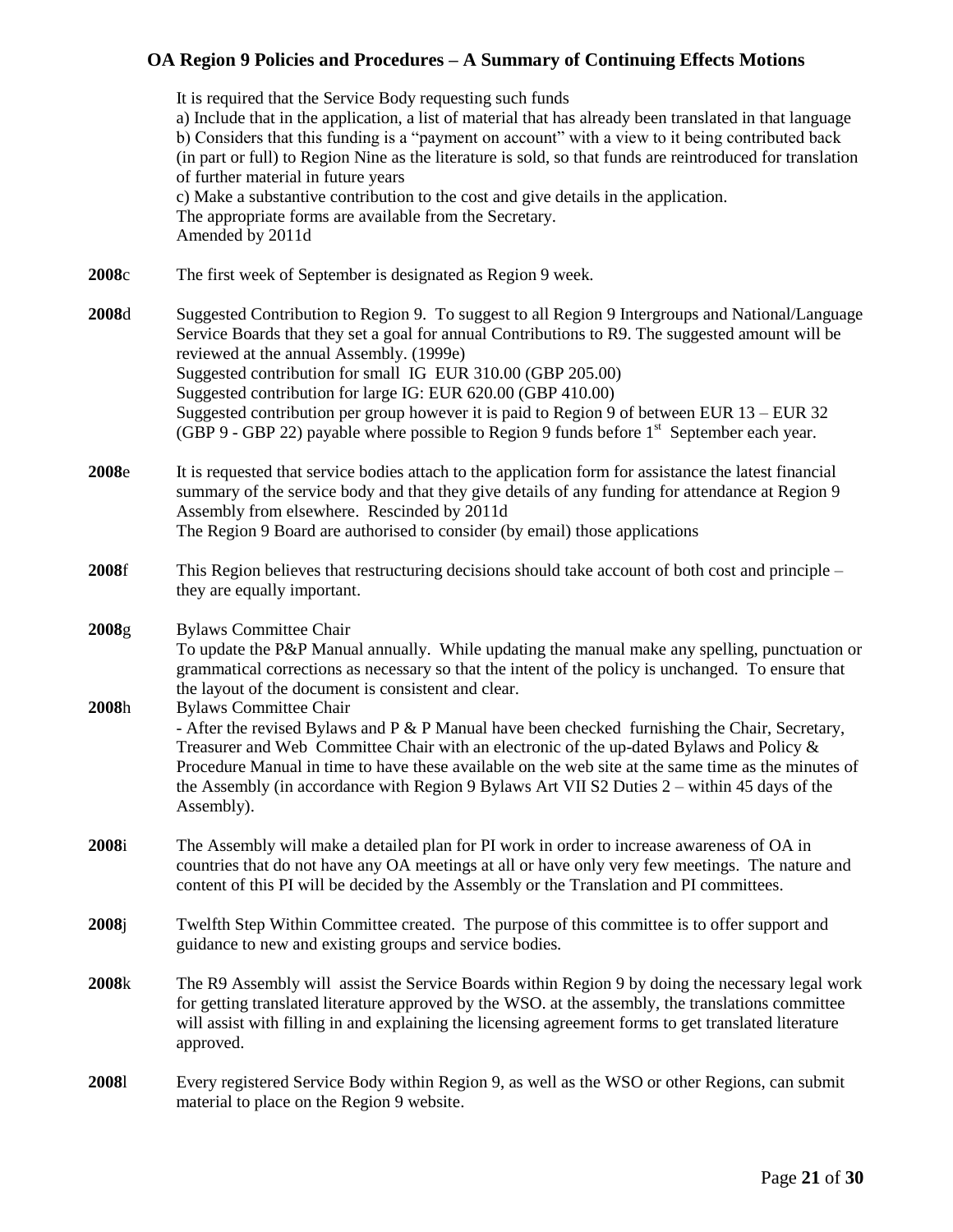**2008**m The Region 9 Electronic Communications Committee Chair and the Region 9 Secretary will ensure anonymity is maintained when publishing material from registered Service Bodies within Region 9, WSO or other Regions. **2008**n Region 9 Assembly Each year at the Assembly we will set aside time in the agenda for issues regarding translating literature. We will help each other with questions regarding translating literature, understanding the different licensing agreement forms, filling in licensing agreement forms, copyright-issues and other issues related to translating literature. **2009a** We move to create a document explaining the procedure for application to the Region 9 translation fund. **2009b** The hosting service body for the regional Assembly and Convention shall be elected two years prior to running the event. **2009c** To suggest to all Region 9 groups and service bodies that they aim to contribute a minimum of 5% of their annual income to Region 9. The suggested contribution, however it is to be paid, payable before 1<sup>st</sup> September each year. **2009d** In order to qualify as emergency new business any motion must be: a) Referring to new business only and not addressing the same issues as other motions brought to the current Assembly; b) Of an urgent nature so that not considering the motion immediately would be harmful to the welfare of OA as a whole. **2009e** The Assembly resolves that priority for financial assistance for Regional representatives travelling to the R9 Assembly will be given to those IGs and NSBs that have never been represented before, secondly to those with the greatest distance to travel. **2010a** The Assembly will divide up the list of IGs and NSBs not represented at the Assembly amongst the delegates who are in attendance at the assembly. Each delegate will be responsible for undertaking liaison activity with the SB they have adopted. Each delegate will then submit a written report to the Region 9 12th Step Within Committee within 6 months of the Assembly. The 12th Step Within Committee will then log these responses and continue to try to encourage contact with service bodies not represented at assembly (1996f) (2002j). **2010b** REGISTER OF SERVICE BODIES AND ATTENDANCE TO BE INCLUDED IN ASSEMBLY MATERIALS The Assembly Materials of Region 9 are to include a register of Region 9 countries with details of Intergroups in each country and the current number of groups, also including details of when the Service Body was represented at Region Assembly. **2010c** The Region 9 Website should include the document "How do service bodies trying to translate OA literature apply for financial assistance from Region 9?" (Refer Appendix) **2010d** Insert job description for the Region 9 Representative into the P&P Manual II Board **2010e** Region 9 Assembly to implement a newsletter. The newsletter is to be produced at least once a year, after the assembly. This Region 9 Newsletter might include articles written by the Region 9 Committees, the Region 9 Representatives, the Region 9 Board and the R9 Trustee as well as news about the assembly itself that is not included in the minutes, and other features and articles relevant to the region. The R9 Newsletter is recommended to be 2 pages in size with one page divided equally and to be devoted to articles from the Region 9 Committees. The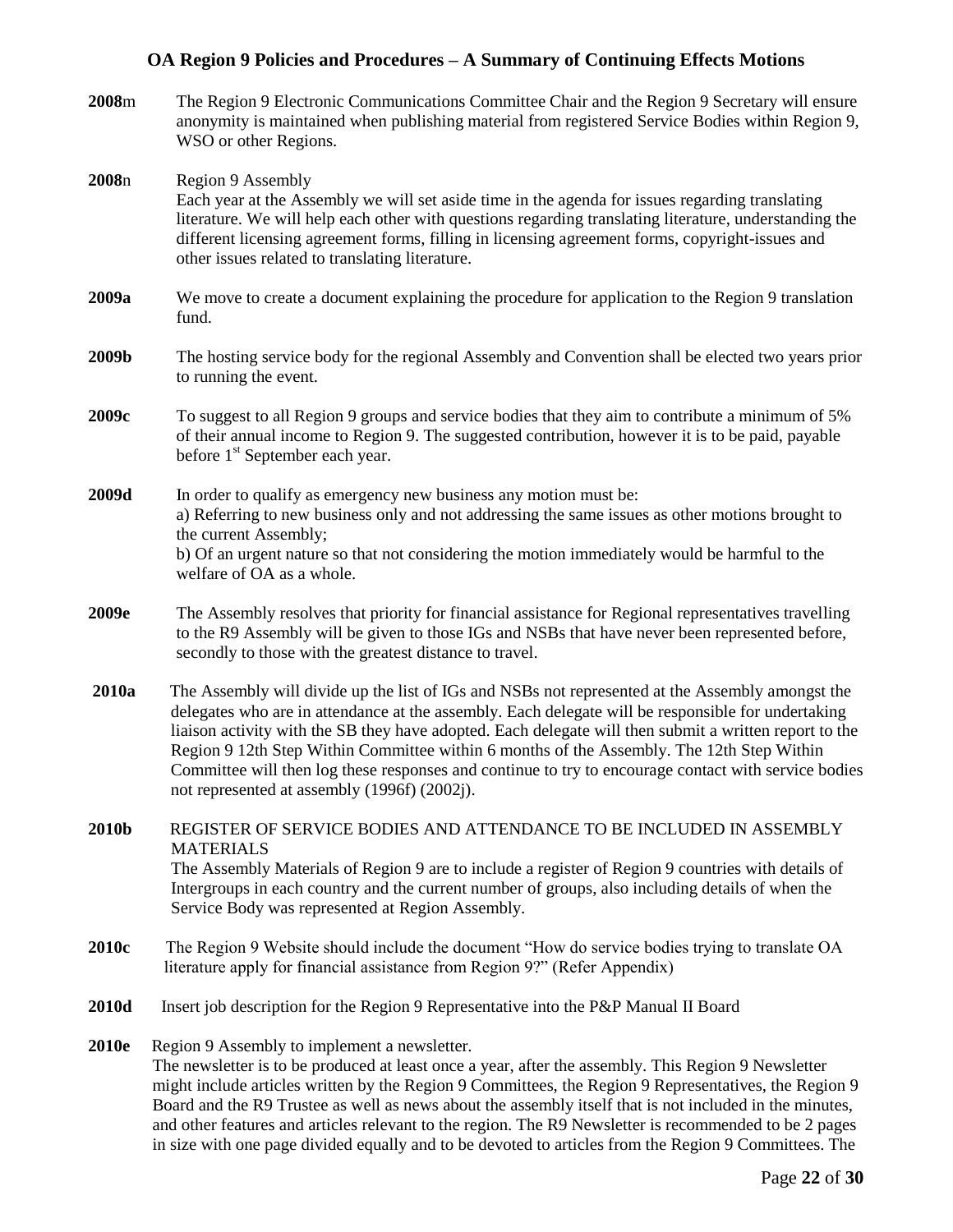other page to be devoted to articles submitted by representatives attending the assembly or the R9 Board / Trustee. The Newsletter will be assembled by an appointed member of Region 9 and the R9 Secretary. Articles should be submitted within 45 days of the assembly. The newsletter will then be produced within a further 30 days, reviewed by the R9 Board  $&$  Trustee and then placed on the Region 9 website.

## **2010f** FUNDING OF REGION 9 DELEGATES

Delegates representing Region 9 as a whole may be sent to the WSBC if funds are available within the Region 9 budget or from the WSO. Those delegates will be (in order of privilege, in case the financial supplies are limited): the R9 board secretary, the R9 treasurer, and/or OA members from within Region 9 who have been to the World Service Business Conference before, meet the requirements for a WSBC delegate and will not be representing any other service body at the WSBC. Information about such persons being sought will be mailed to the service bodies that are sending delegates to the R9 Assembly in the year before the Conference in Question, the order of applications will determine the choice of the future Region 9 delegates.

## **2011a** ASSEMBLY PROCEDURES AND SUGGESTIONS

To adopt into the Region 9 Policies and Procedures Manual the document circulated at 2010 Region 9 Assembly (since amended and updated) entitled "Overeaters Anonymous Region 9 – Assembly Procedures and Suggestions". (See Appendix B)

## **2011b** TRANSLATIONS GUIDELINES

The Translation guidelines submitted by the R9 Translations committee in 1999 and updated in 2002 and approved in 2005 have now been rescinded and R9 will now refer to the document 'OA GUIDELINES – TRANSLATION GUIDELINES FOR OA LITERATURE' which is available on the [www.oa.org](http://www.oa.org/) website for the worldwide fellowship of OA

## **2011c** FINANCIAL ASSISTANCE FOR DELEGATES TO REGION 9 ASSEMBLY

The Assembly resolves that priority for financial assistance for Regional representatives travelling to the R9 Assembly will be given to those IGs and NSBs that cannot afford to fund a delegate on their own, to those with the greatest distance to travel and to those attending their first Assembly.

## **2011d** FINANCIAL ASSISTANCE FOR DELEGATES TO REGION 9 ASSEMBLY

That the mailings to all member groups and Intergroups as in article 5(ii) of the Bylaws, shall include applications for assistance This application form will also be posted on the R9 Web site. Completed application forms will be submitted to the R9 Treasurer at least 4 months prior to the date of the Assembly. It is requested that service bodes attach to the application form for assistance the latest financial summary of the service body and that they give details of any funding for attendance at Region 9 Assembly from elsewhere.

## **2011e** FINANCIAL ASSISTANCE FOR TRANSLATION / PRINTING Deleted "b) who have a small number of pamphlets currently translated (approved or not approved)" and renumbered "c" as "b"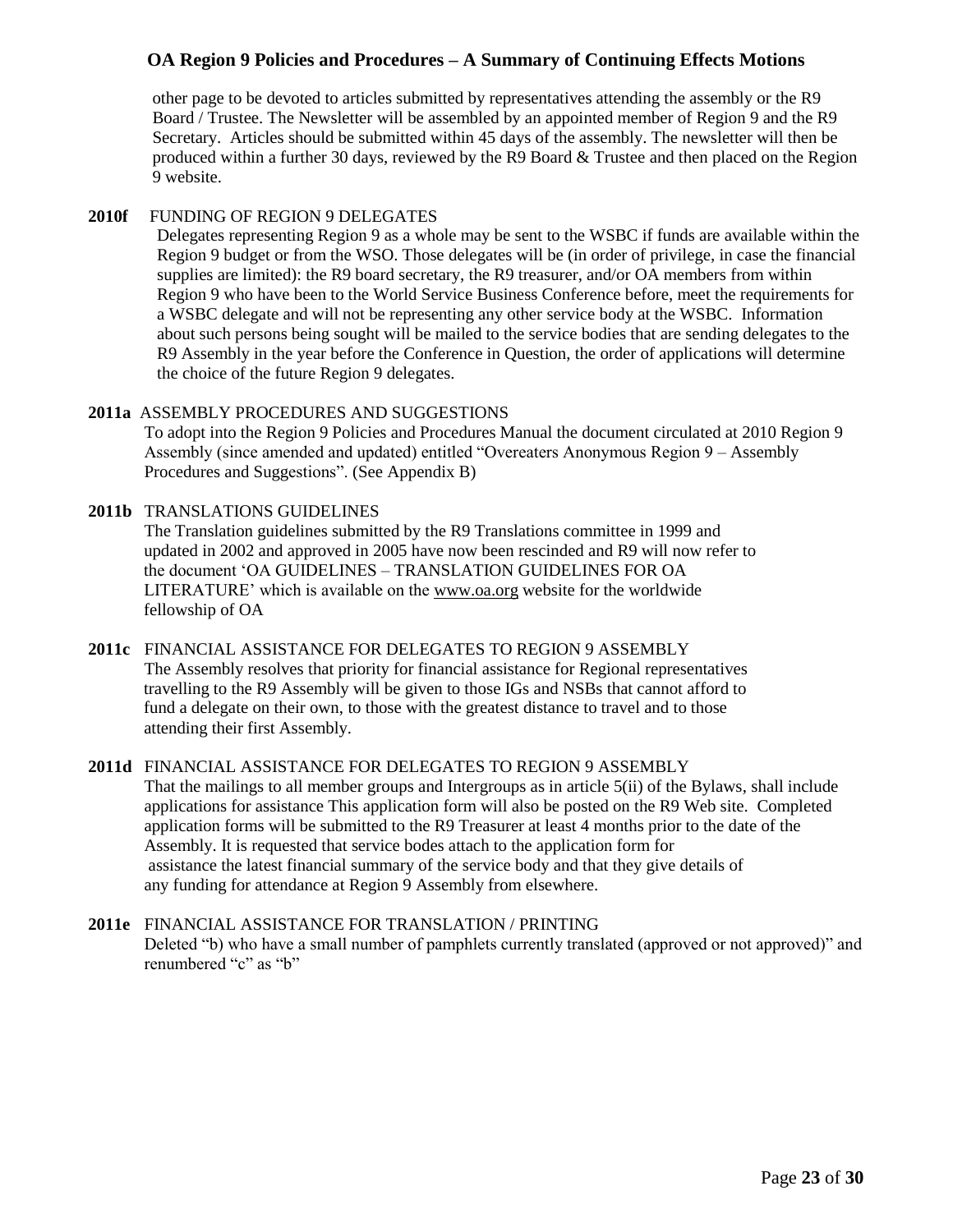## **APPENDIX A Rescissions, Amendments and Deletions**

**1983c** amended by 1999d and 2006g **1988c** deleted in 2004 **1988d** rescinded by 2011d **1988e** amended by 2006h **1989a** amended 2008h **1991a** amended by 2004e **1991b** amended by 1999e **1991e** amended by 2004e **1991j** amended by 1999k **1993b** amended by 1999g **1994c** amended by 2004e **1995a** amended by 2006b **1995c** amended by 2004e **1995l** amended by 1999h rescinded by 2011b **1996a** amended 1999b **1996b** amended 1999c **1996f** amended 2002 j and 2010c **1996h** amended by 2009e and 2011c **1997c** amended by 2004e **1997g** amended by 2008f **1999a** amended by 2006f **1999c** amended by 2004e **1999d** amended by 2006g **1999e** amended by 2009c **1999g** amended by 2004e **1999l** rescinded by 2011b **2000a** amended by 2004e **2001a** amended by 2004e **2001b** amended by 2004e **2002a** amended by 2006d **2002c** rescinded by 2011b **2002g** rescinded by 2011b **2002j** amended by 2010c **2004**f amended by 2008b and 2011e **2005b** rescinded by 2011b **2006f** amended 2008d **2006h** amended by 2007ª **2007a** amended by 2011d **2008b** amended by 2011e **2008d** amended by 2009c **2008e** amended by 2011d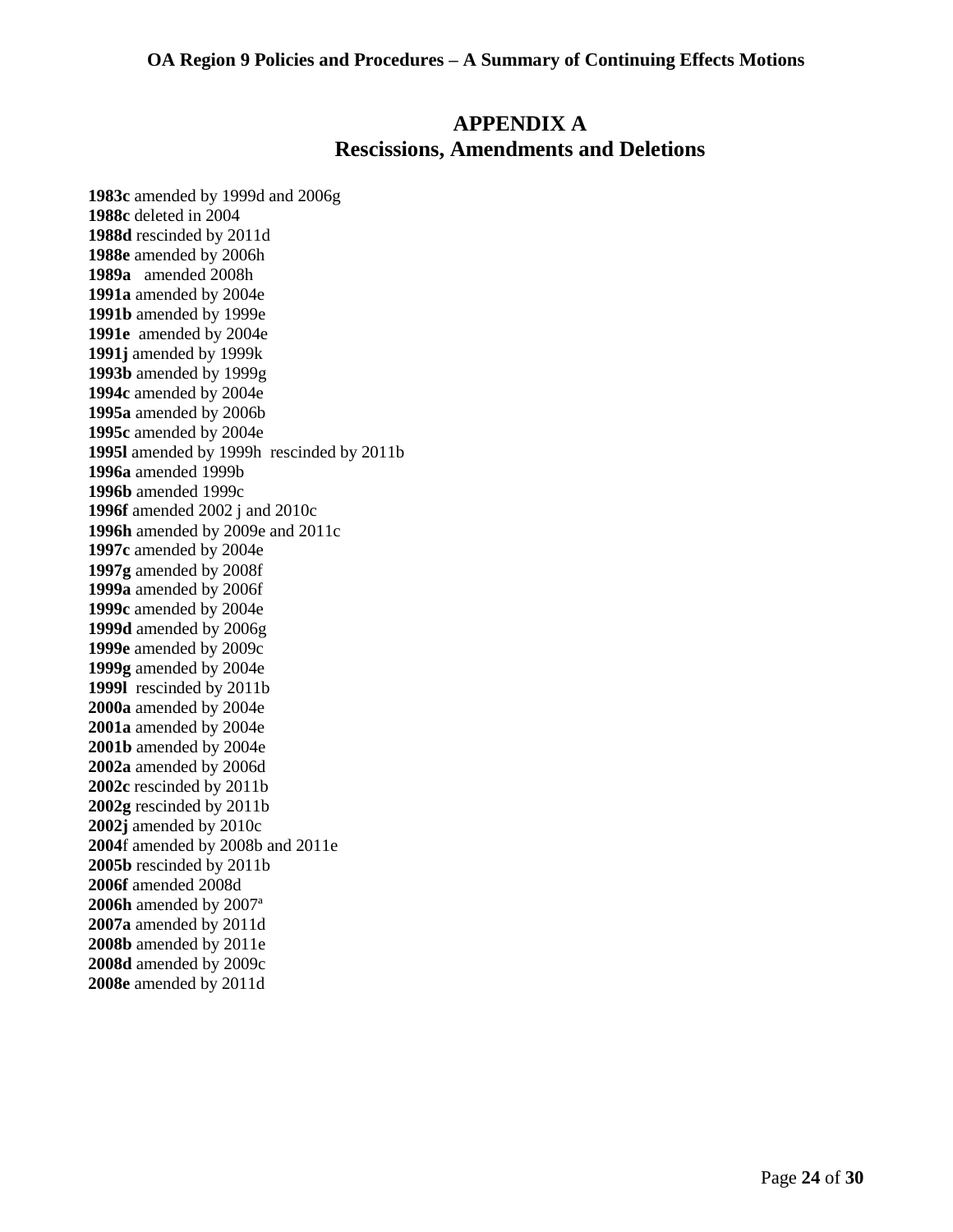## **APPENDIX B**

## **OVEREATERS ANONYMOUS REGION 9 Assembly Procedures and suggestions –(Last updated November 2011)**

This document has been prepared by Region 9 members who have helped to organise previous Region 9Assemblies and Conventions and whilst it is not intended to cover every eventuality, we hope it will be helpful for service bodies considering taking on this service so they know what to expect and for those in the process of organising to be a useful starting point for your committee discussions. This document will mostly concentrate on the Assembly part and leave the Convention part more open for your service body to arrange.

## **SECTIONS COVERED IN THIS DOCUMENT:**

| Page 1 | <b>Bylaws</b>                                              |
|--------|------------------------------------------------------------|
| Page 2 | Timetable                                                  |
| Page 3 | Assembly Guidelines & Responsibilities for Region 9 Board: |
| Page 3 | Finance                                                    |
| Page 3 | Sub Committee                                              |
| Page 3 | Venue and Room Requirements                                |
| Page 4 | Food                                                       |
| Page 4 | Theme                                                      |
| Page 4 | <b>Flyers</b>                                              |
| Page 4 | Registration                                               |
| Page 5 | <b>Speakers</b>                                            |
| Page 5 | Voting & TimeKeeping                                       |
| Page 5 | Visitors                                                   |
| Page 5 | Convention                                                 |
| Page 6 | Strategic Plan                                             |
| Page 6 | <b>Afterwards</b>                                          |
| Page 6 | Checklist                                                  |
|        |                                                            |

## **Bylaws**

Extract from Article V of Bylaws (following 2010 Assembly) **Section 1**

Region 9 shall hold one Assembly per year.

A Region 9 Convention may also be held in conjunction with the Region 9 Assembly if the hosting Intergroup or National/Language Service Board is in a position to do so.

## **Section 2**

Notification of this Assembly shall be mailed or emailed to all member groups, Intergroups, unaffiliated groups and National Service Boards at least six months prior to the date of the Assembly. The notification will include an invitation to the Assembly from the organising committee, the registration form to send a delegate, a blank new business motion, and bylaws amendment motion.

Even though the Bylaws state that the notification need to go out 6 months prior to Assembly – there will be considerable organization beforehand and so it is best for the Region to let the fellowship know about the Assembly arrangements as early as possible to help facilitate travel arrangements and keep travel costs to a minimum etc and thus encourage attendance. The following are some suggestions:-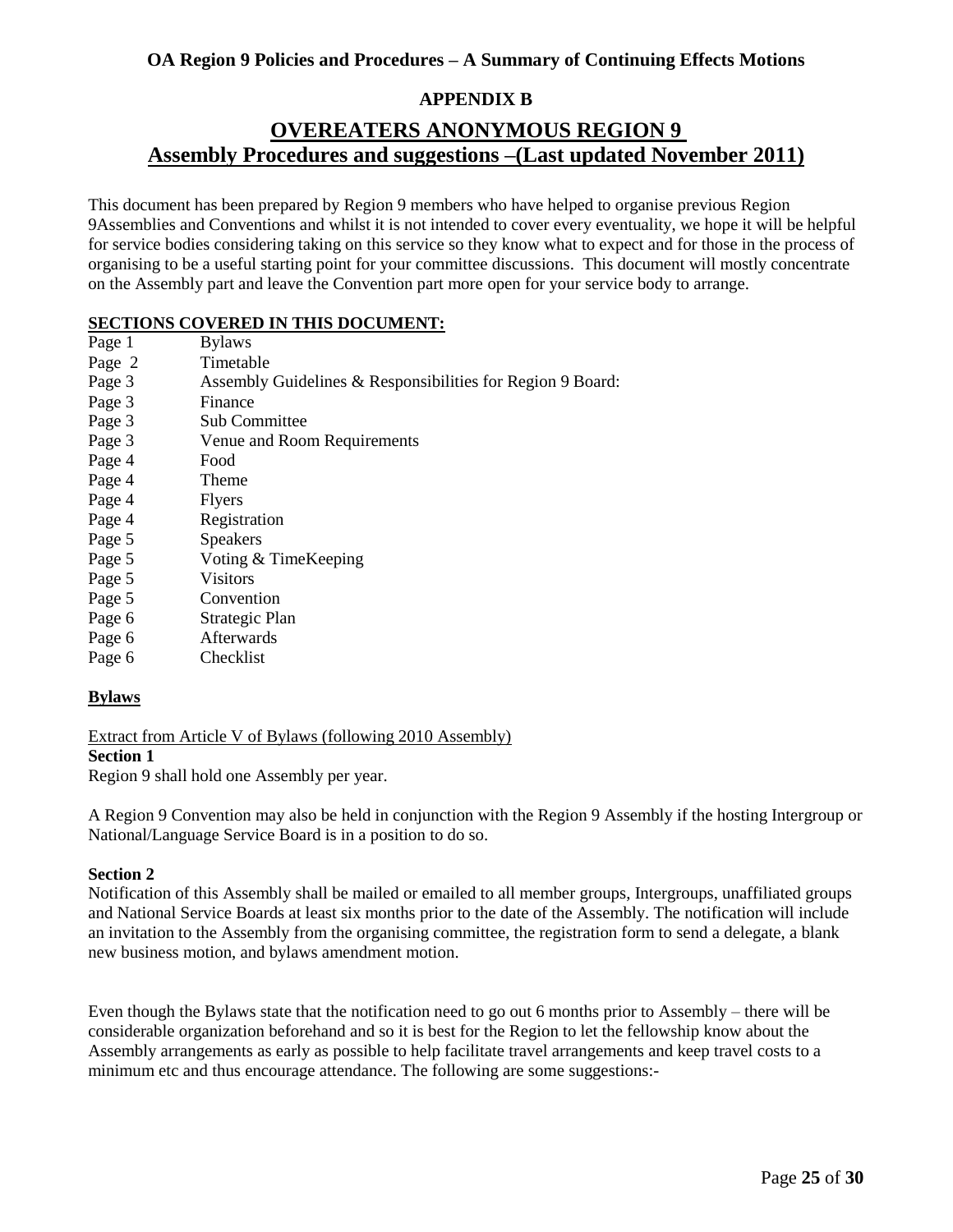## **TIMETABLE**

## **2 YEARS IN ADVANCE**

- Service bodies need to be thinking about whether they can host the Region 9 Assembly a few years in advance of the assembly they might host. The service body will need to consider whether they have enough willing members to arrange what is necessary.
- The service body will need to do some research on the venue as to times available / costs / facilities / travel arrangements some two years in advance of the assembly. The venue needs to accommodate the assembly room, the committee rooms, representatives accommodation. It does not need to be lavish. It does however, need to accommodate OA members food plans, be clean and functional and reasonably easily to access by public transport.
- The service body will bring this information to the Region 9 Assembly that same Autumn to be considered by the Assembly along with other service bodies.
- The Assembly will consider the date and venue suitability as well as the committee arrangements together with other service body proposals at that stage and will discuss and vote on all the proposals.
- The place and date of the Region 9 Assembly will be at the latest established at the Assembly prior.
- If successfully elected as R9 Assembly host, and once the date is confirmed then the committee need to book the venue as soon as possible.

### **ONE YEAR PRIOR**

- The hosting service body committee should then begin to put in place the various details of the Assembly and Convention. They will need a theme, speakers, packs of materials for the Convention if necessary, timetables for the weekend, meeting rooms etc.
- Confirm the theme with the Region 9 Board

#### **NINE MONTHS PRIOR**

 Ensure the flyer, invitation and registration forms has been prepared and sent to Region 9 Board 6 months in in advance of the Assembly

## **SIX MONTHS PRIOR**

 Over the next few months, work on the finer details of the assembly, arrange speakers and any materials you need (voting cards, badges, handouts, etc), exact timetable for convention, liaise with venue, and receive registrations.

## **SIX WEEKS PRIOR**

• Liaise with R9 Secretary regarding numbers of attendees

## **ASSEMBLY GUIDELINES AND R9 BOARD RESPONSIBILITIES:**

- The Region 9 board are responsible for organiSing and assembling the materials that the representatives will need for the assembly itself. The hosting intergroup do not need to get involved in the details of the assembly itself. However, the Chair and some of the organisers of workshops will often need various 'handouts' and schedules. There is usually  $20 - 30$  in attendance at the Assembly and to carry  $20 - 30$  copies of each piece of paper is often not possible due to air craft weight restrictions etc. If possible please arrange with the Chair if anything is needed to be copied – ahead of the Assembly.
- Once the venue has been organized the Region 9 Board members and OA Region 9 representatives will book their own accommodation directly with the venue and sort out who they are sharing a room with. Traditionally members will share rooms whenever possible to save costs.
- The hosting service body decides on the theme for the Convention (check with R9 Board).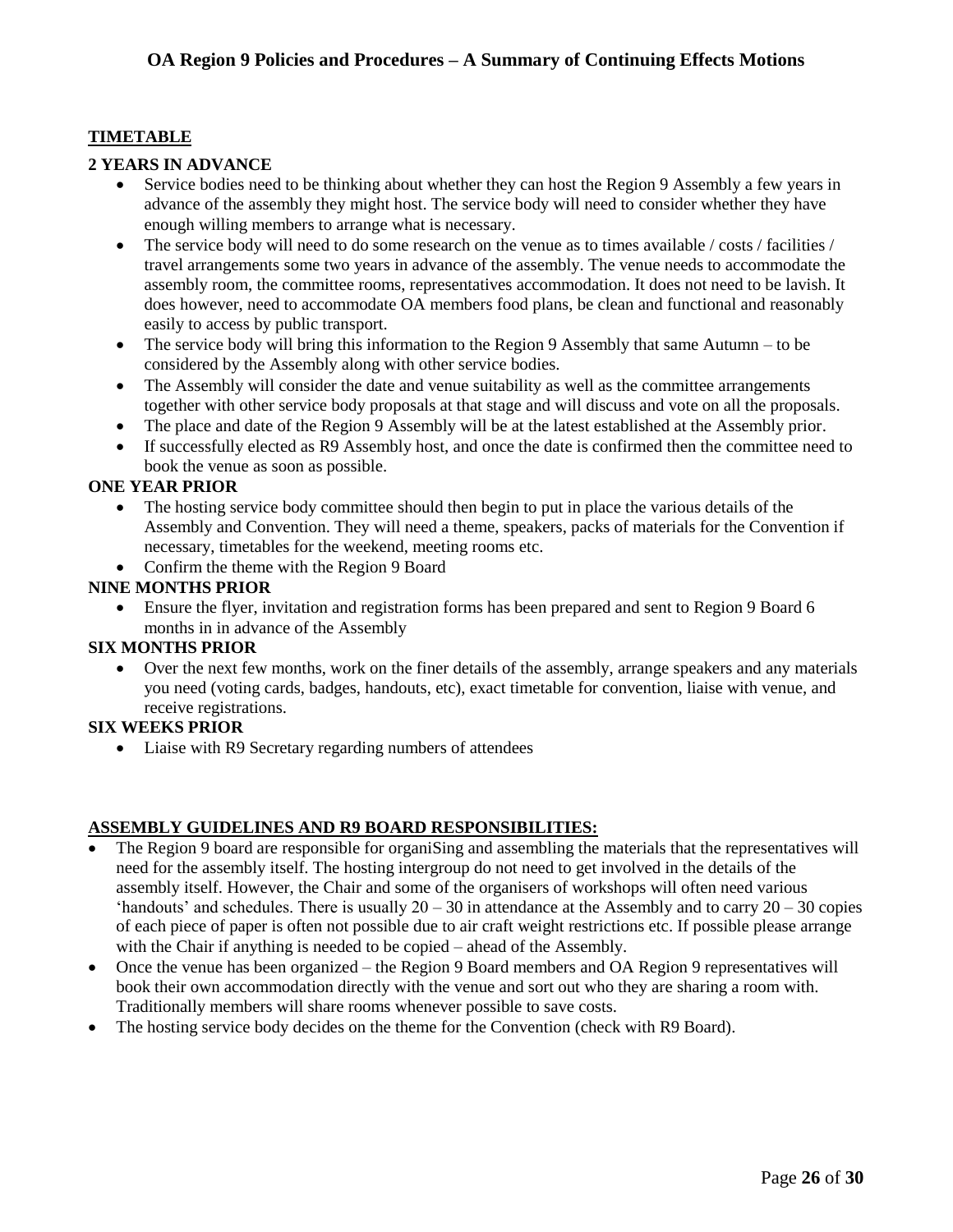## **FINANCES:**

- Region 9 will pay the expenses for attendance of the Region 9 Board (Chair, Secretary & Treasurer) which will include travel and accommodation and food for the Assembly  $&$  Convention. (Wed – Sun)
- Assembly registration fee will be collected by the Region 9 treasurer and will go to Region 9 this will go towards the various expenses that the Region covers and will be included in the income as covered in the Region Budget.
- The service body that organizes the Assembly will collect any Convention registration fee following the Assembly. This should cover any costs that the Convention will incur. The Convention has historically made a considerable contribution to Region 9 after the Assembly / Convention by the hosting service body which is part of or the entire surplus for the Convention.
- To keep costs down often documents are printed by the hosts to save on luggage weight costs, if you are asked to print items, please consider printing each document on to a different colour paper as it helps delegates to easily identify documents

## **SUB COMMITTEE**

- As you will be working as a Committee and are part of a Fellowship, please follow the Traditions, making all decisions by group conscience and unanimous agreement wherever possible. Members are expected to liaise closely with each other, consulting with the rest of the Committee when making decisions that affect the Assembly and/ or OA as a whole.
- A subcommittee to organize this sort of event is ideally made up of 4-6 OA members (less people means a lot of work for only a few people, too many and it becomes unwieldy)
- It is useful to have a chair for the committee to oversee the timetable and liaise with the R9 Board and a secretary to make notes of all telephone discussions / meetings / decisions made
- If you correspond by email, it is helpful to keep to one subject per email and to ensure that the subject is clear

## **VENUE REQUIRMENTS**

- With regard to the room for the assembly meeting and any ancillary rooms for the committee meetings it is normal for the Hosting service body to try to arrange with the hotel / venue that these rooms will be free as part of the organization of the weekend. This needs to be given careful consideration as there are no funds in the Region 9 budget to cover this aspect. We arrange the hotel in the autumn partly to accommodate the fact that it is cheaper than the summer. Hotels often accept that if a group takes their full quota of rooms – that is enough to then grant them use of the necessary meeting rooms to hold the assembly.
- Establish the no of representatives registered with the Region 9 Secretary approximately 6 weeks before the Assembly. Keep in touch with the Secretary after this date for late registrations. (Recently – this can be as many as 25 attendants to the Assembly + visitors).
- Organise the meeting room so that there is a meeting table space and chair available for each representative – arranged in an oblong style so that the Chair, Parliamentarian, Secretary and Treasurer can be seated at the 'top' of this oblong and thus see the representatives for voting and recognition purposes.
- Several people may be using laptops and will need access to power points (please do not agree to any additional rooms costs though without discussing with R9 board first)
- Each representative needs a card in front of them that shows their name, service body and / or Country that they are representing - that will be visible in front of them while they are seated. (NB It is not a requirement but in the past sometimes these cards have had the National Flag on them also).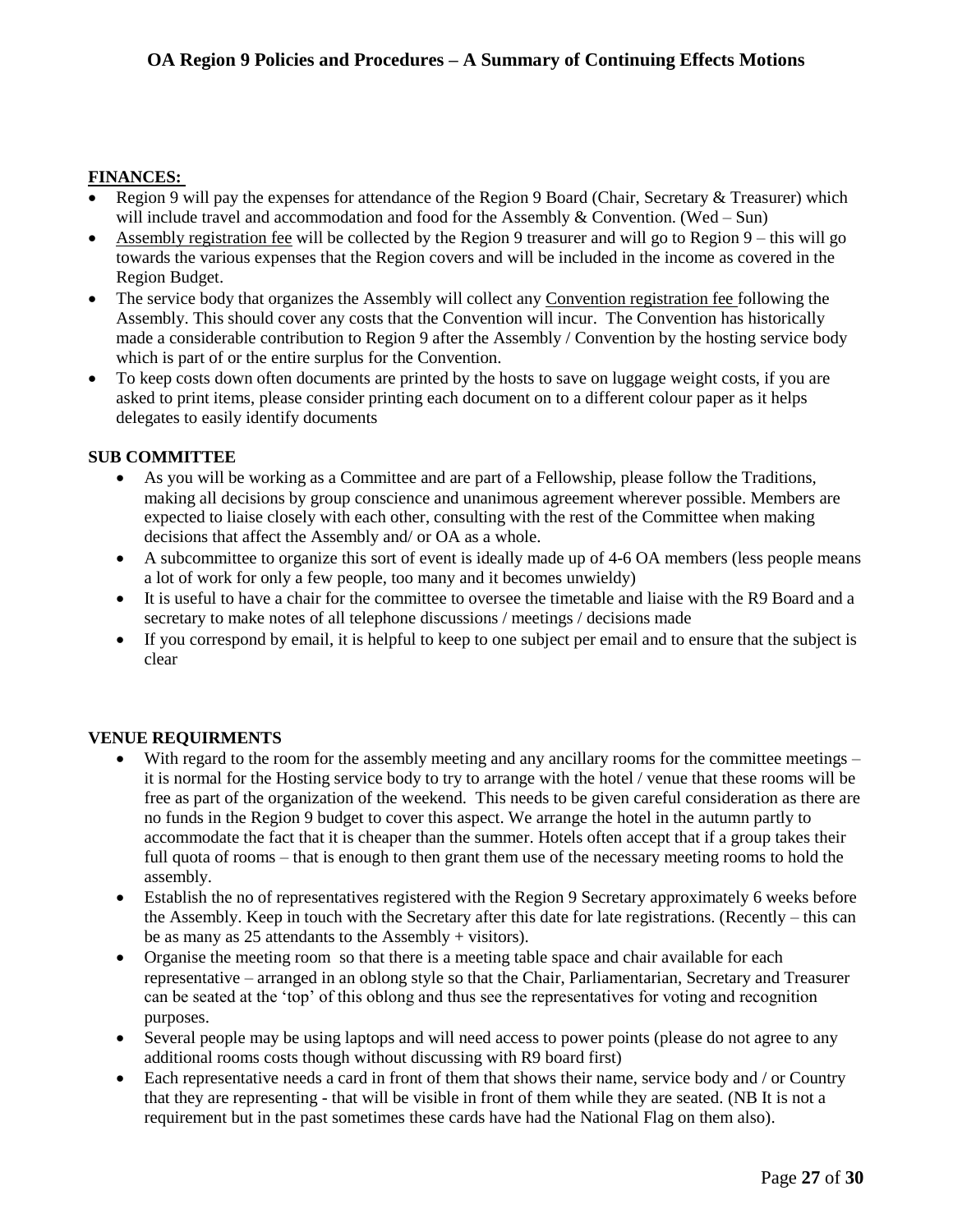- The representatives will also require a name badge that they will be required to wear to all meetings in order to be recognized. This will normally be on a string so that it can be hung around the neck or on a clip so that it can be pinned to the representative's clothing. The hosting service body prepares these at the same time as the cards for the places.
- The Chair will normally require a flip chart and pens and flip chart pad to use at the Assembly. This will need to be organized by the hosting service body –There maybe call for one / two microphones depending on the room.
- Occasionally the Chair / Secretary / Treasurer may require an overhead projector. Once again there is not a budget for these items in the Region 9 finances so it is a good idea that if there is a charge - that we know what they are ahead of time so that the Region 9 Board can make the decision of whether to have these services or not. Often hotels try to raise their revenue / re-coup their expenses by charging for these sorts of services – Region 9 avoid this if at all possible and at best pay only a minimum.
- Committee Meetings are usually held in a different room from the Main assembly room and often are several small rooms so that each committee has enough space to work without disturbing each other
- The R9 Board hold a meeting at the end of the Assembly, please ensure there is a suitable room for up to 6 people

## **FOOD**

- Be very clear from the outset about our specific needs (e.g. people bringing in their own food, buffet style meals) and ask the hotel how they would propose to cater for them.
- Discuss a menu, first with the committee and then with the hotel. Usually sugar-free, most sauces served separately, and some wheat-free, dairy-free and vegetarian options.
- Served buffet style works best for all meals. A label in front of dishes on the buffet is helpful saying e.g. *"Chicken Stir fry, sugar and wheat free".* It is normal to give the hotel clear guidelines with regard to the food and to monitor this closely near to the date preferably by agreeing menus.
- Meal times need to be discussed with venue and R9 Board so that the timetable can be worked out
- It is also useful to provide details to delegates about proximity to supermarkets etc

## **FLYERS**

- Put at least 2 contact numbers / 2 email addresses on the flyer and preferably 3. One mobile, one landline and two email addresses is ideal.
- Put an address on where people can send the completed delegate registration forms and cheques.
- On the booking form put in a section where they can indicate if they are booking for the Assembly / Convention or Both
- Put a deadline to receive registrations / book with hotel
- Put details of the nearest train station and airport, plus the venue postcode for those driving with satellite navigation.
- On the flyer put some directions and or a map

## **REGISTRATION**

- It is obviously preferable to get as many registrations in early as possible, although be prepared for some at the last moment
- Be prepared for quite a lot of enquiries, (often asking about things that you have carefully written on your flyer!)
- Keep a note of who is paying for which day(s) as this obviously affects the money distribution at the end)
- Have a cash box with a float at the Assembly / Convention itself
- Name badges which also indicate which service body they are representing or if R9 Board member or visitor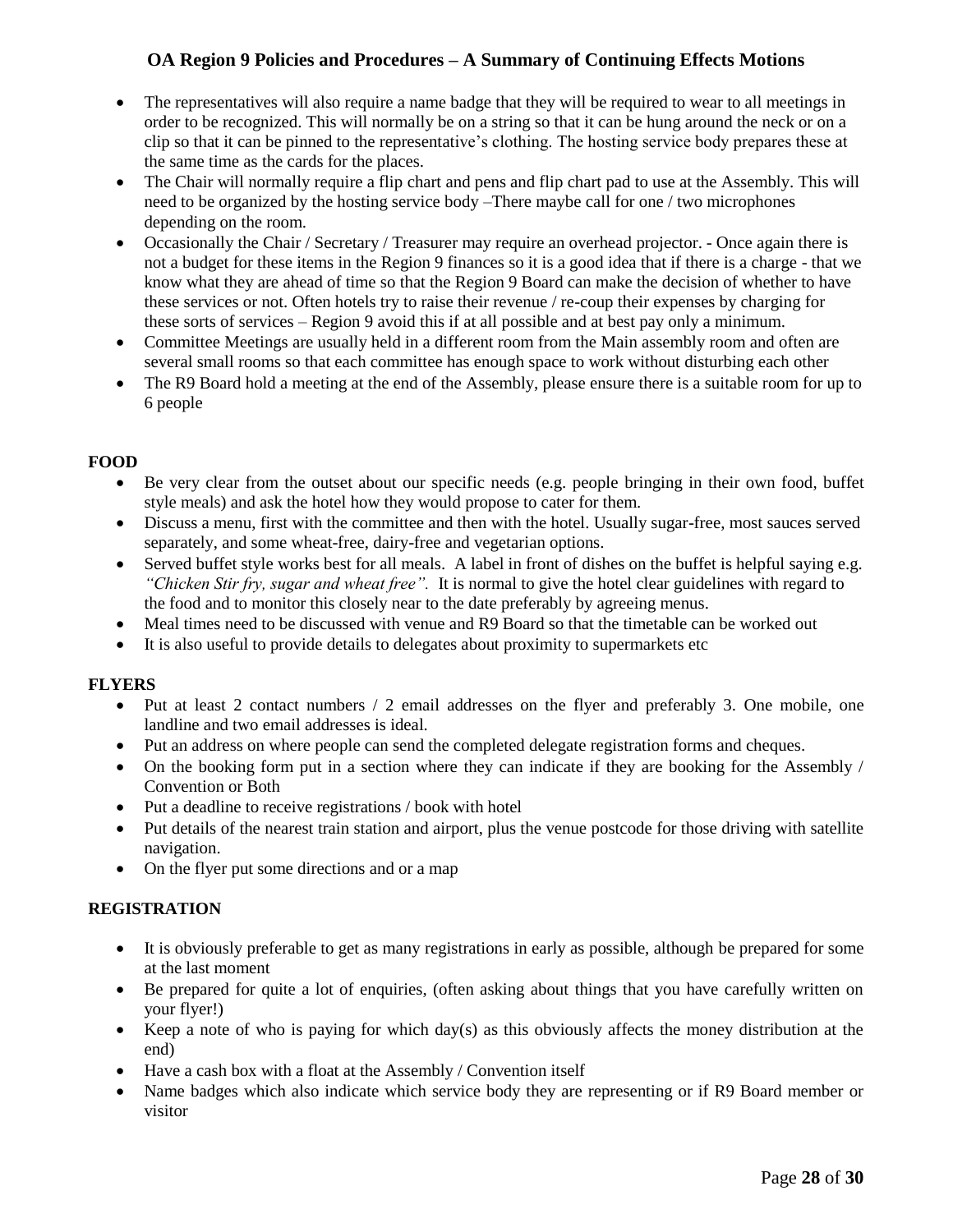#### **SPEAKERS**

- The Board will be on call to take part and speak at workshops during the Convention. They have been elected as R9 Board members and act in that capacity – but they are first and foremost OA members in recovery. Please use that recovery. It is important that service is 'seen' by those attending the Convention – albeit not in a grandiose way. When OA officers are seen to take part in the business part as well as the convention – it spreads the message of the necessity of service. Often – there are motions passed at the Assembly which need circulating to the fellowship as soon as possible. Please consider this when scheduling your Convention workshops / meetings.
- Speakers may need to be timed, have a timer available in case
- It is best for speakers to be qualified by the committee prior
- Please ask speakers stay within the spirit of the Traditions, e.g., no reference to outside issues (such as mentioning by name books, therapies, religions, other weight loss programmes, or undue focusing on such outside issues)
- Some thoughts for speakers when they introduce themselves:
	- 1) How long have you been in programme?
	- 2) How long have you been abstinent?
	- 3) Define this abstinence, what it is for you.
	- 4) Outline your physical recovery, weight loss / (gain if anorexic) , how long maintained
	- 5) Describe the daily actions that you take in order to maintain this recovery.
	- 6) Then move onto the topic, following the format of what you were like, what happened, and what you are like now as it relates to the topic. OA members especially like to hear about *what you actually did or do* to keep well or to change in respect of the topic.

#### **VOTING AND TIMEKEEPING**

- At the Assembly votes will need to be taken and possibly ballots which need to be counted by people who are not eligible to vote. Please discuss this with R9 Board and see if you need to have any coloured card on hand, voting ballots, boxes to collect ballots in and non-voting members able to assist with this.
- A non voting member with a stopwatch and a bell available as a timekeeper is very useful especially during the Assembly

#### **VISITORS**

Visitors are welcome to attend the Assembly and Convention, at the Assembly it is important that they are not seated with the delegates at the table but preferably in a row / seats behind or at edge of room. Visitors should leave the assembly room if they wish to talk to one another.

#### **CONVENTION**

The convention is best described by those who have attended a number of conventions, and we recommend speaking to previous organizers.

It is worth considering the following:

- Early Bird and Night Owl Meetings (during assembly as well as convention) the easiest way to arrange these is with a Pocket Reference Guide and a list of topics (see Strategic Plan if you need inspiration)
- Translating Speakers into your local language
- Free Time
- Entertainment on Saturday evening, this has been done in many forms plays, meetings, celebration of recovery, free time, dancing, singing, all sorts!